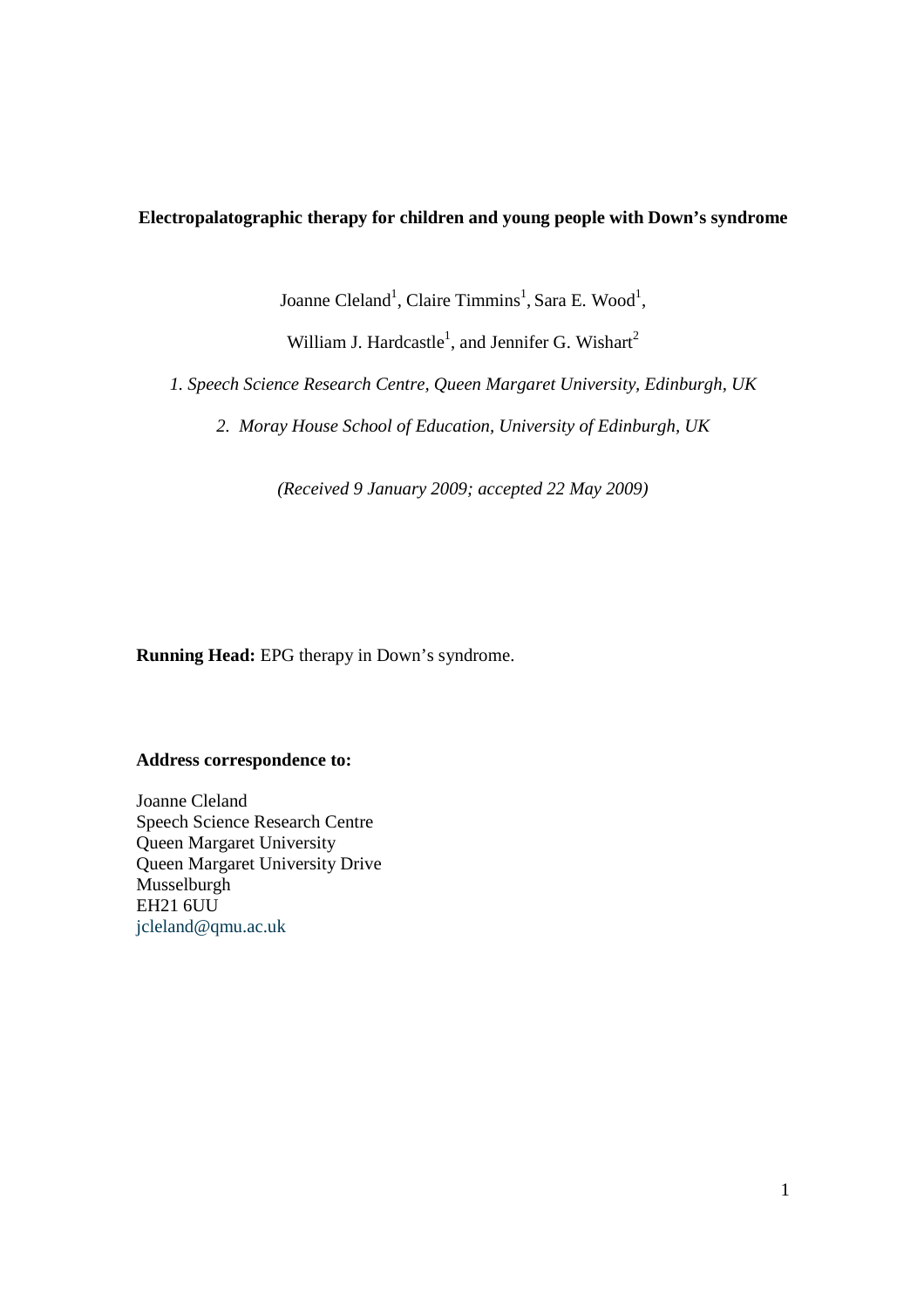#### **Abstract**

Articulation disorders in Down's syndrome (DS) are prevalent and often intractable. Individuals with DS generally prefer visual to auditory methods of learning and may therefore find it beneficial to be given a visual model during speech intervention, such as that provided by electropalatography (EPG). In this study, participants with Down's syndrome, aged 10:1 to 18:9, received 24 individualised therapy sessions using EPG. Simultaneous acoustic and EPG recordings were made pre- and post-intervention during ten repetitions of a word list containing lingua-palatal consonants. Participants also completed the DEAP phonology subtest at both time points.

Post-treatment, all participants showed qualitative and quantifiable differences in EPG patterns and improvements in DEAP percentage consonants correct. EPG assessment and therapy appears a positive approach for identifying and improving articulatory patterns in children with DS.

**Key Words:** Down's syndrome, electropalatography, intervention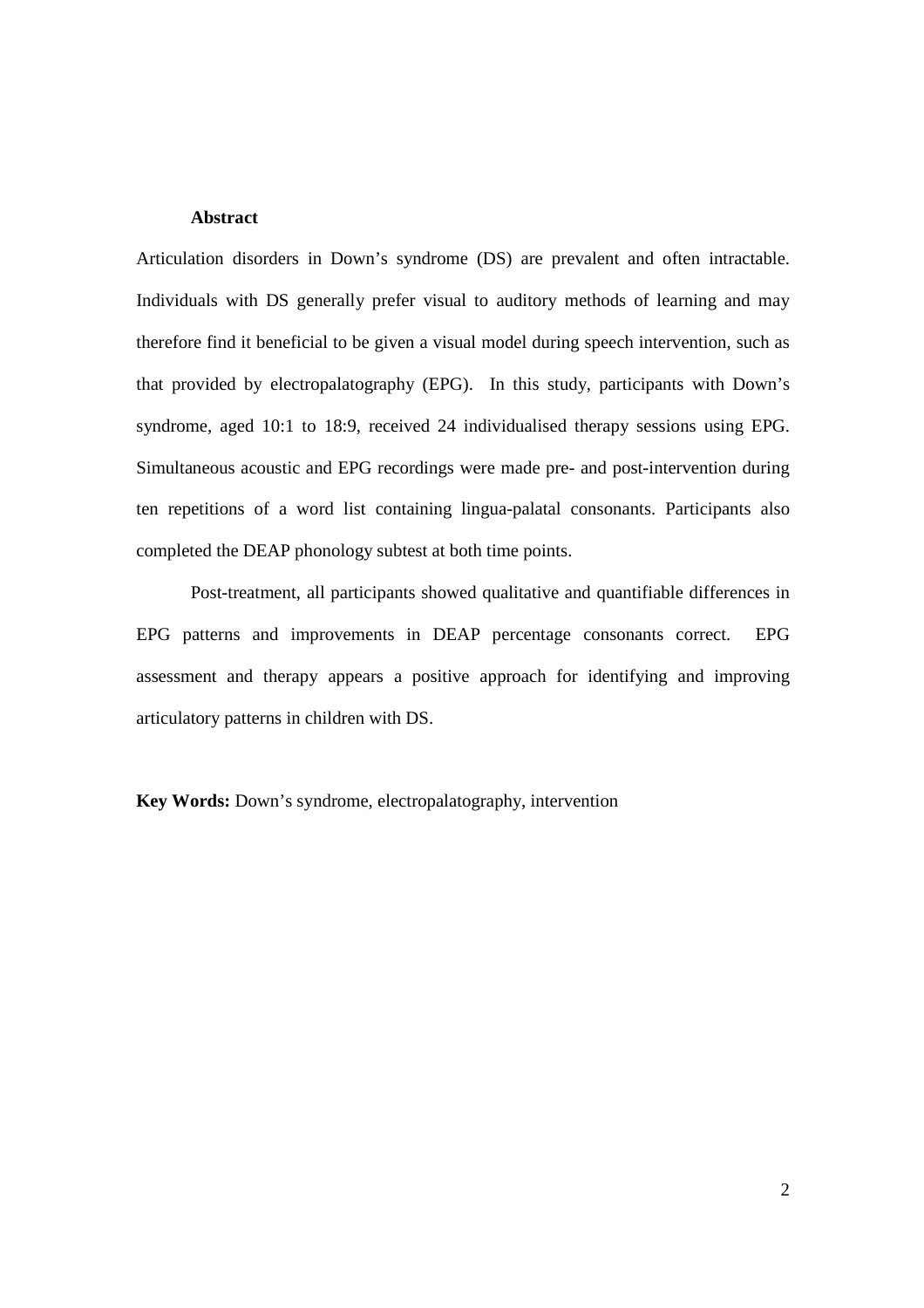### **Introduction**

Down's syndrome (DS) is the most common cause of intellectual impairment, affecting one in every 732 live births (Canfield, 2006). Recent research suggests that in relation to their non-verbal mental age, people with Down's syndrome (DS) present with deficits in expressive speech and language, and strengths in vocabulary comprehension (Chapman, 2006). Intelligibility of speech is a particular issue in DS (Rondal & Edwards, 1997). A survey of 937 families by Kumin (1994) found that over 58% of parents reported that their children frequently had difficulty being understood by people outside of their immediate circle, with a further 37% having difficulty being understood at least some of the time. People with DS present with a specific physiological and anatomical profile, including a smaller than average oral cavity (which gives the impression of a larger tongue), hypotonia of muscles around the mouth, fusion of lip muscles and extra lip musculature (Spender, Dennis, Stein, Cave, Percy, & Reilly, 1995; Miller, Leddy & Leavitt, 1999). All of these features may effect the ability to create the precise articulations required for clear speech.

In addition to the anatomical differences, people with DS perform poorly in most areas of motor functioning (Frith & Frith, 1974; Spender et al., 1995; Spano, Mercuri, Rando, Panto, Gagliano, Henderson, & Guzzetta, 1999) and specifically in speech motor control (Kumin, 1994). In a study by Barnes, Roberts, Mirrett, Sideris, and Misenheimer (2006), boys with DS showed significantly lower levels of lip, tongue, velopharynx, larynx and coordinated speech function than typically developing boys matched for nonverbal mental age, and lower levels of coordinated speech movements than boys with Fragile X (another common cause of intellectual disability), also matched for nonverbal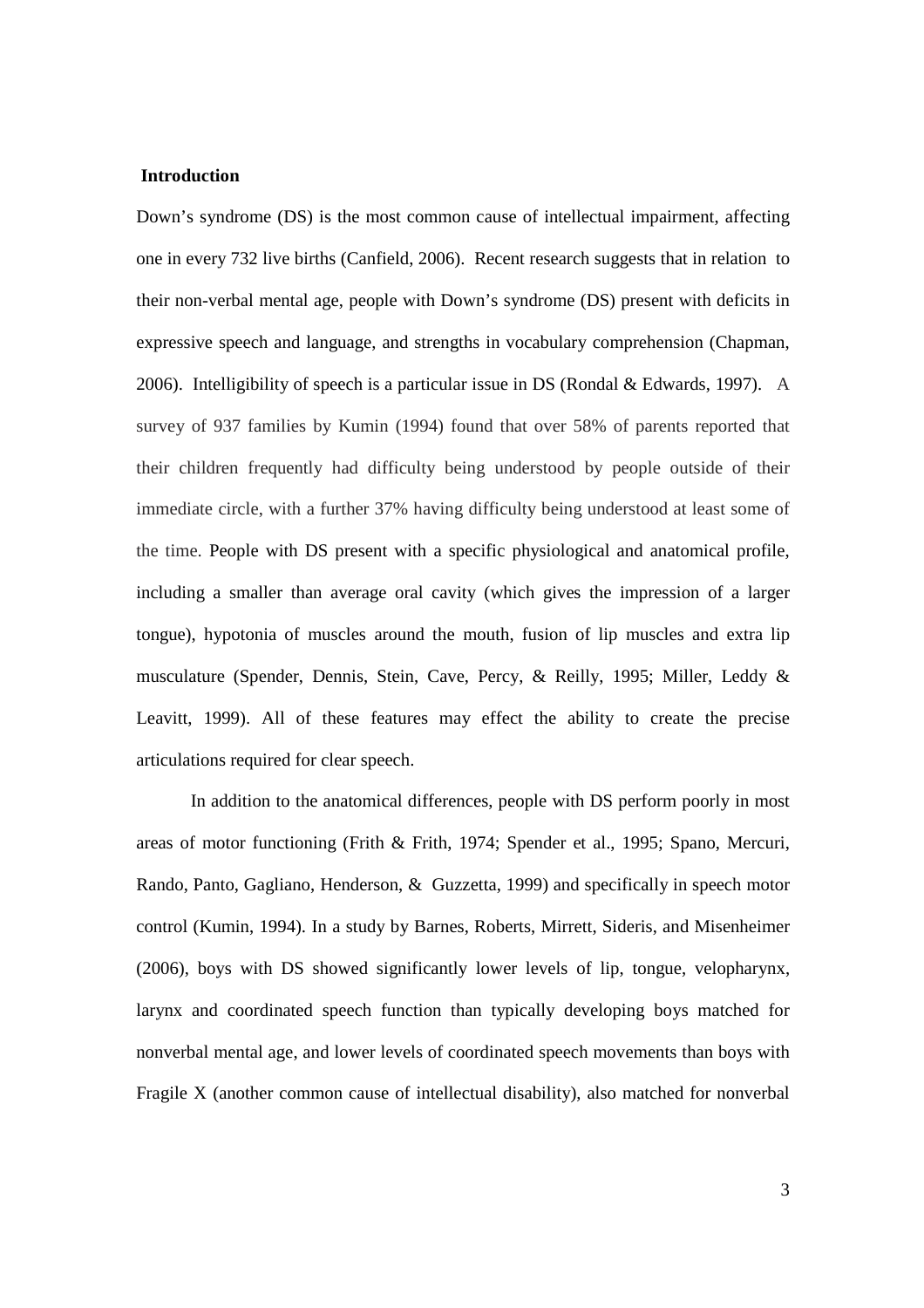mental age. This suggests that impaired motor function is not due to cognitive delay, but is a syndrome-specific impairment, which may lead to speech disorder. In their study of 15 children and young people with DS, Cleland, Wood, Hardcastle, Wishart, and Timmins (in press) show that the speech disorder in DS is not related to cognitive or language level.

There have been many studies which have suggested that speech difficulties in DS are a result of a phonological delay (e.g. Stoel-Gammon, 1980; Van Borsel, 1996). Others have suggested a phonological delay with some elements of disorder, following an idiosyncratic developmental pattern, different from typical speakers (Roberts, Long, Malkin, Barnes, Skinner, Hennon, & Anderson, 2005; Timmins, Cleland, Rodger, Wishart, Wood & Hardcastle, under revision). Alternatively, recent evidence from Kumin (2006) showed that the majority of children with DS showed signs of dyspraxia (childhood apraxia of speech) although this disorder is rarely diagnosed in DS. Clearly more research is needed to clarify the exact nature and origin of the speech disorder in DS in order to design appropriate interventions.

The speech disorder in DS is severe and specific, yet despite this there are limited studies investigating speech therapies to improve the speech of individuals with DS. In one intervention study, Dodd, McCormack and Woodyatt (1994) focused on increasing consistency in the phonological systems of children with DS. Children were encouraged to produce key vocabulary consistently, with parents being instructed to reinforce productions irrespective of whether it was or was not adult-like, as long as the child said the target the same way each time. The aim of this approach was to stabilise incomplete phonological representations. Once inconsistency has been eliminated from the child's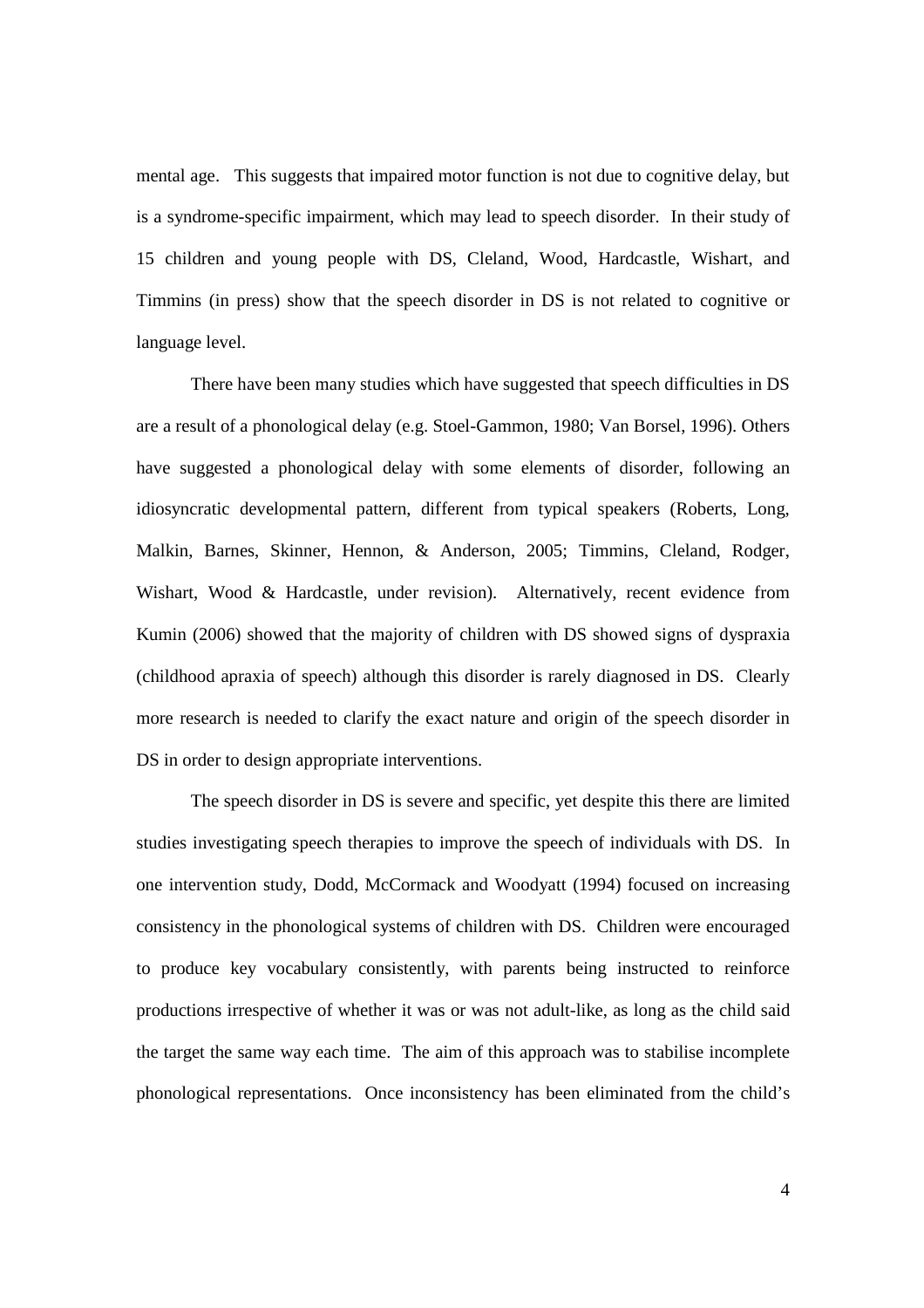system it is then possible to use more traditional phonological therapy techniques, such as minimal pairs, to eliminate remaining delayed or disordered phonological processes. In this small study, four children with DS showed a significant improvement in both consistency and percentage consonants correct, demonstrating that speech difficulties in DS can be addressed.

 Most types of speech intervention rely heavily on auditory skills, in that clients must listen to their own productions and modify them using auditory cues. Speech intervention which uses visual feedback may benefit people for whom visual skills are stronger than auditory skills, with visual feedback potentially most useful when the target articulation is hard to describe or see. It is well documented that the visual skills of individuals with DS are generally superior to auditory skills (Buckley & Bird, 1993). This is especially relevant for children with DS who are likely to have language impairments more severe than their level of cognitive impairment. By actually showing the child the required articulation, the need to describe it using complex language is negated. One visual feedback technique which is potentially useful for this client group is electropalatography (EPG). EPG is a relatively non-invasive technique which visually displays the timing and location of the tongue's contact with the hard palate during speech. Although the patterns produced will vary both between and within speakers, all lingua-palatal consonants have identifiably similar patterns, at least in typical adults. McLeod and Roberts (2005) give templates for the 10 lingua-palatal consonants of English, based on recordings from eight typical Australian adults. Patterns such as these can be used as model articulations, enabling EPG to be used for visual feedback therapy. During therapy sessions, a target articulation pattern characteristic of a particular speech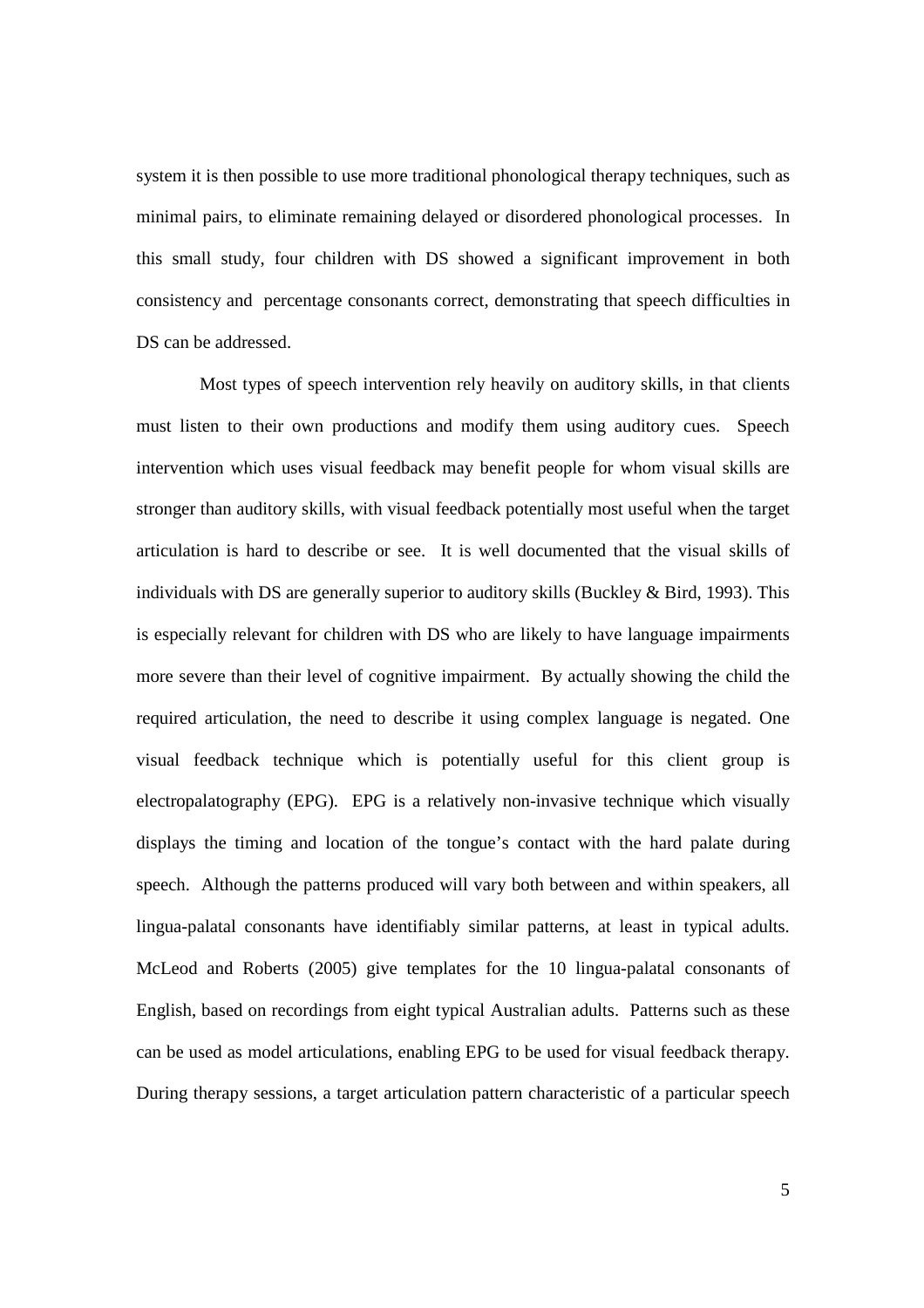sound is displayed on the right hand side of a computer screen and the client attempts to copy this correct articulation by monitoring their own contact patterns in real time which are shown alongside the model, on the left hand side of the same screen.

EPG has been successfully used in the assessment and treatment of a range of speech disorders such as cleft palate, apraxia of speech, functional articulation disorders, cerebral palsy and hearing impairment (Hardcastle & Gibbon, 1997). However, only one case study of its therapeutic use with DS has been reported. Gibbon, McNeill, Wood, and Watson (2003) used EPG to assess and treat the speech disorder of one 10 year old child with DS. This particular child presented with velar fronting, whereby velar stops  $/k$ , g,  $\eta$ were produced at a more anterior place of articulation, [t, d, n]. EPG assessment showed that both alveolar and velar phonemes were produced with identical alveolar patterns. After 14 weeks of therapy, 87% of velar targets were produced with appropriate EPG patterns and were perceptually correct. This illustrates that EPG has the potential to be an effective tool for remediating speech disorders in children with DS, at least in the case of velar fronting.

This paper extends this earlier work to a larger group of children and young people with Down's syndrome. We aimed to determine whether measurable improvements were evident following intervention targeting a range of lingua-palatal consonants. Previous reports of EPG therapy in the literature have selected participants on the basis of expert opinion, that is, children were specifically chosen if their clinicians believed they were likely to benefit from this type of therapy. Moreover, EPG is usually only used with clients for whom more traditional types of therapy have failed (Hardcastle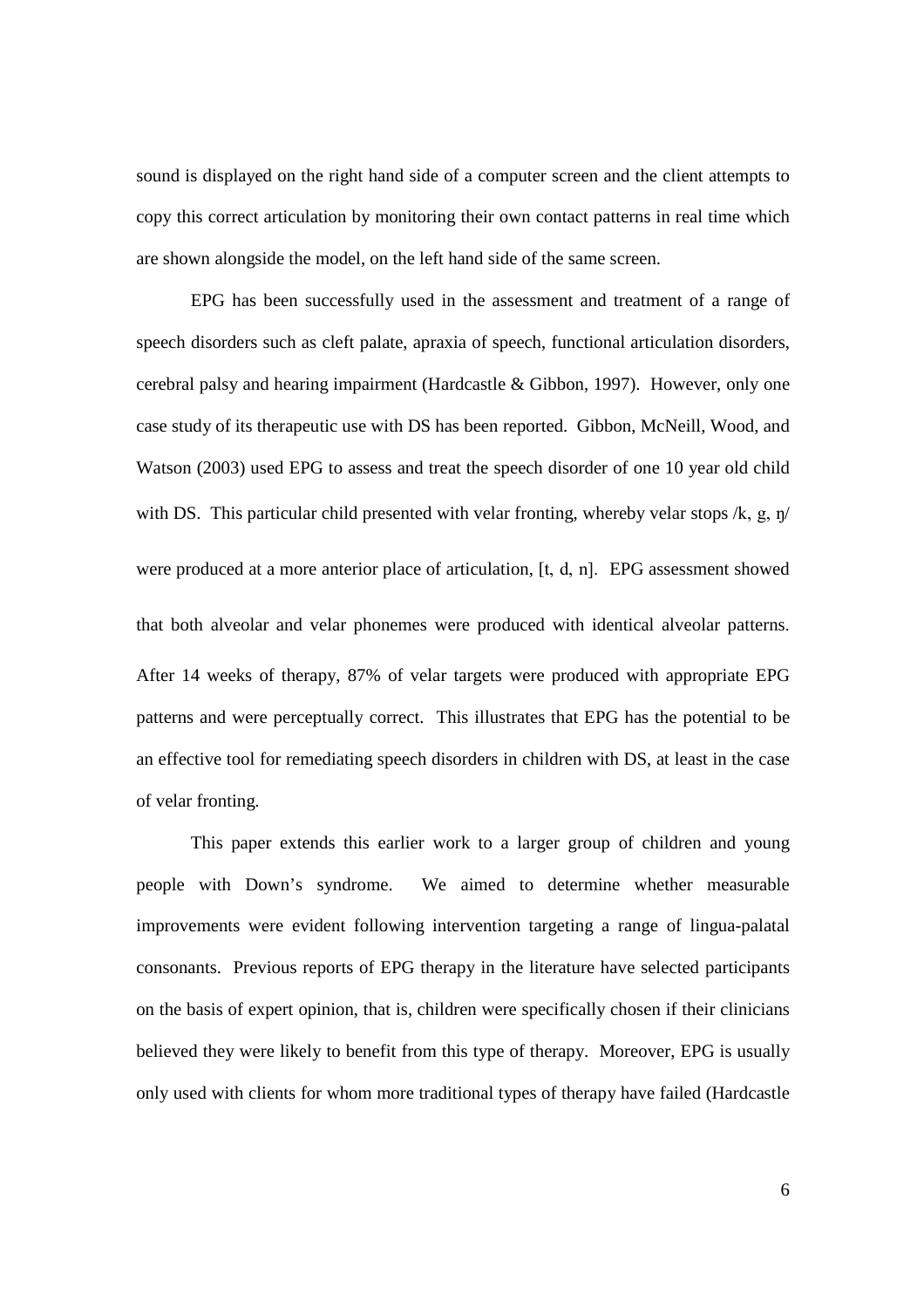& Gibbon, 1997). The aim of this study was to determine whether EPG was likely to be of benefit to children with DS more generally. Almost all children with DS have some degree of speech delay/disorder (Kumin, 1994). Children were therefore recruited for this study on the basis that they had DS, difficulty with lingual consonants, and reduced intelligibility (as reported by their parents). From parent reports, none of the children had previously received intensive speech therapy.

# **Method**

#### *Participants*

As part of a larger study, 27 participants were randomly allocated to three groups: EPG therapy, traditional speech therapy or a control group which received no therapy. Some of the participants who took part in the study were members of a database of individuals with DS whose families were willing to take part in research projects. Other participants were recruited by advertising the study via a national charity. Since the participants were required to attend a large number of times (for the intervention phase of the project), the group may represent those children and young people for whom intelligibility is a particular issue and who were able to commit to an intervention programme. Most participants had undergone recent audiological testing which confirmed their hearing status. However, to confirm adequate speech perception ability, all participants also completed and passed (scores>83%) the Manchester Picture Test (Hickson, 1987).

Participants were excluded if any of the following criteria applied: (1) English was not the first language and/or not the main language of the home; (2) cognitive abilities were less than three years as assessed by the WPSSI (Wechsler, 2003); (3) there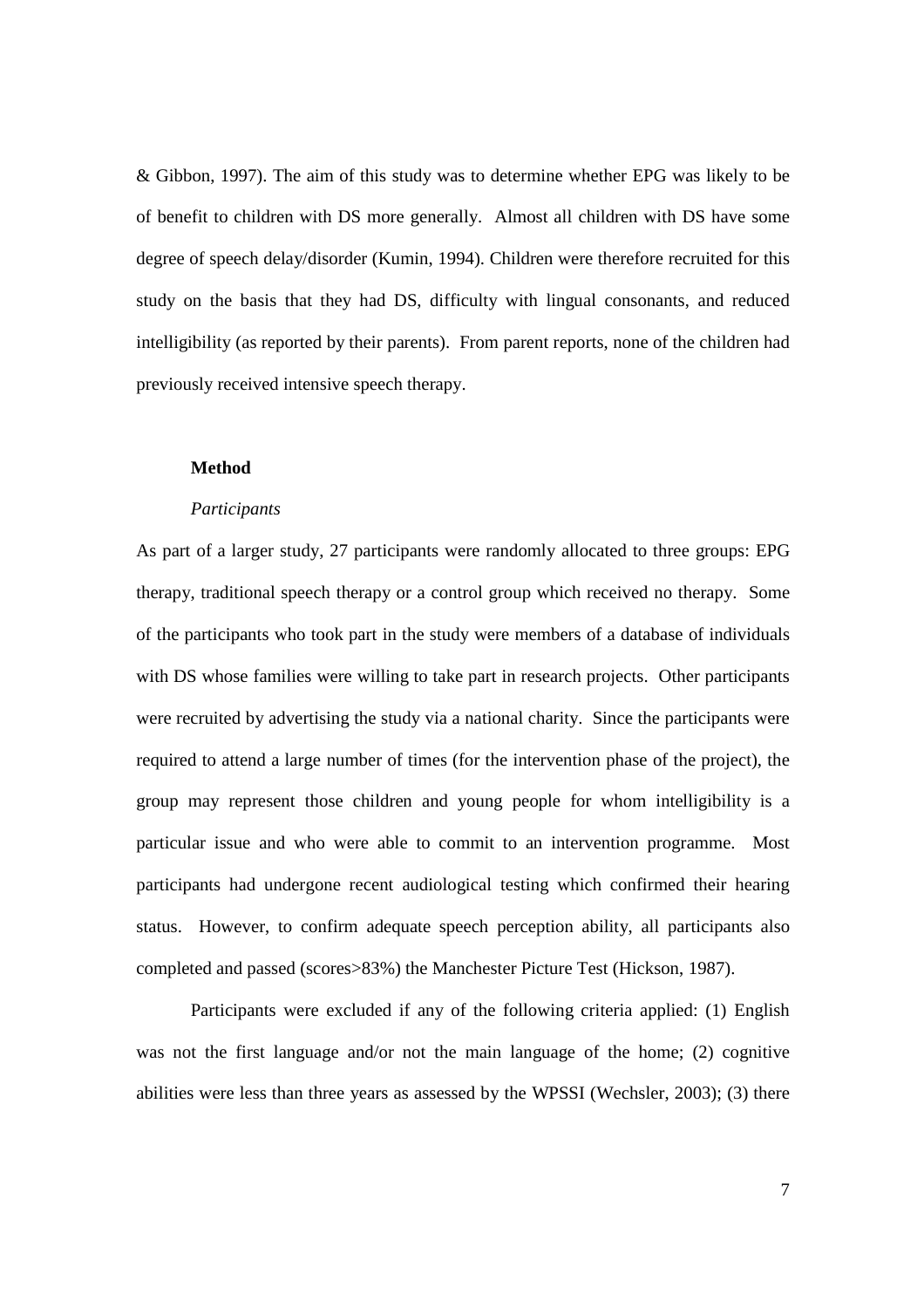was evidence of severe hearing loss (aided threshold of 40dB or better); (4) the participant was not able to use single words (i.e. no speech); (5) there was a co-morbid diagnosis of autism.

This paper presents the progress made in therapy of the first six participants with DS randomly assigned to the EPG therapy group. All were living in the central belt of Scotland. The participants were five males and one female aged 10;1 to 18;9 (Mean 12.74, SD=3.14).

All six participants had custom-made electropalatography palates (EPG palates) and they underwent a programme of acclimatisation whereby they wore the palate for increasing periods of time up to 40 minutes, and for at least two hours in total, prior to the first recording (the actual EPG recording was no longer than 30 mins). Palates were worn for no longer than 40 minutes during therapy sessions.

*Pre-Therapy Assessments Language, Speech and Cognitive Assessments* 

The participants completed a battery of standardised speech, language and cognitive assessments prior to intervention. Speech and language tests were carried out by a speech and language therapist; cognitive assessments were carried out by a child psychologist. Most participants completed the battery in three, one-hour sessions, with breaks as requested by either the participant or their carer. In order to accommodate the severe language and cognitive impairment typical of DS, in most cases the assessments used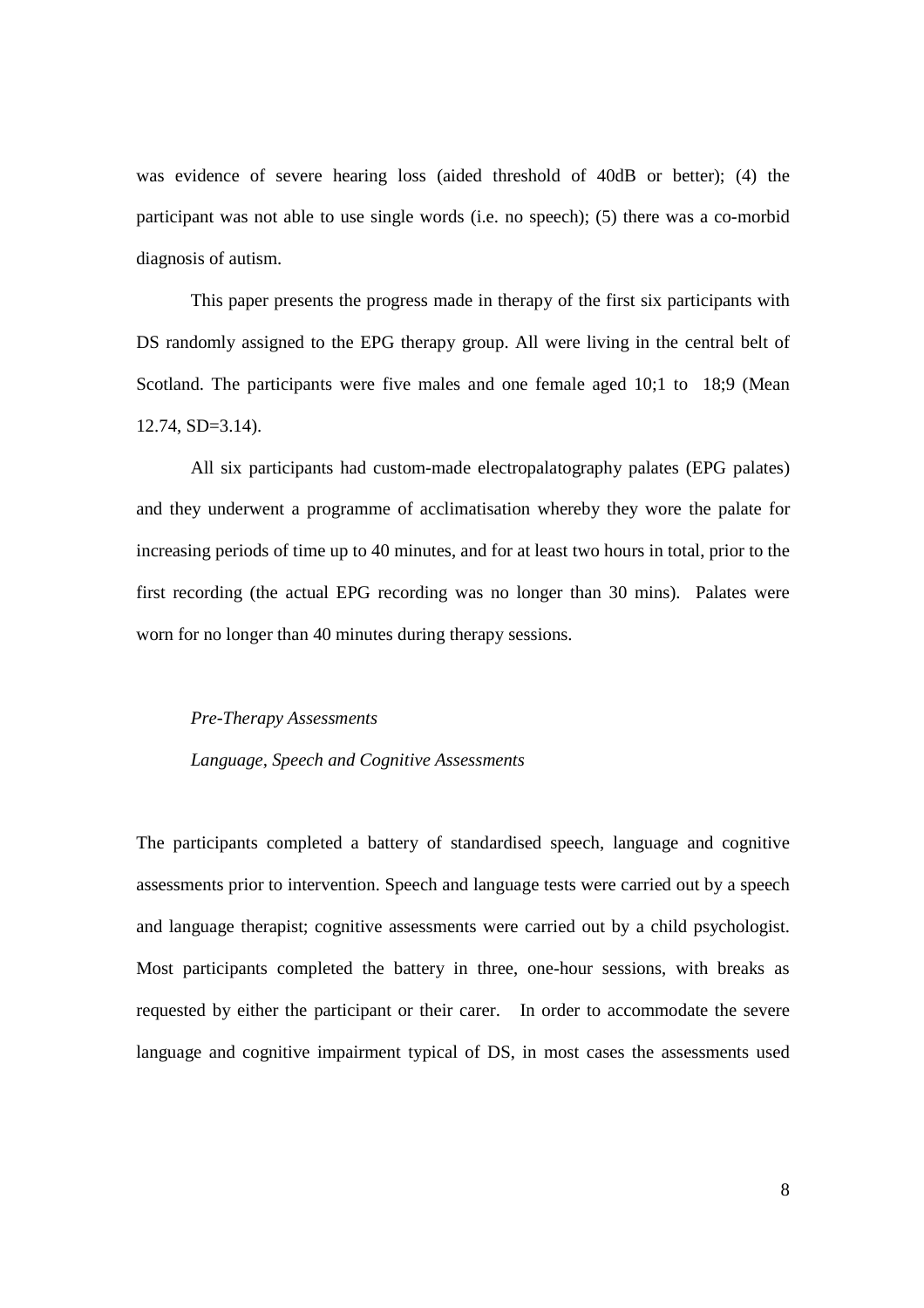were standardised on much younger children. Age equivalent scores, raw scores and percentages were therefore used in the analyses.

# *Cognitive Ability*

Cognitive ability was assessed using the full form of the Wechsler Preschool and Primary Scale of Intelligence (WPPSI-IIIUK, Wechsler, 2003) and age equivalents (mental ages) were calculated.

#### *Receptive Vocabulary*

The British Picture Vocabulary Scales-II (BPVS-II, Dunn, Dunn, Whetton, & Burley, 1997) were used as a measure of receptive vocabulary. This assessment covers a wide age range. It is a multiple-choice test in which participants must select one of four pictures to match a single word spoken by the tester.

### *Receptive and Expressive Language*

The Clinical Evaluation of Language Fundamentals-Preschool UK (CELF-P, Wiig, Secord & Semel, 1992) was used to measure receptive and expressive language. This test allows calculation of receptive, expressive and general language age equivalents.

### *Oromotor Function*

Oromotor function was assessed using the Robbins and Klee clinical assessment of oropharyngeal motor development in young children (RK, Robbins & Klee, 1987). In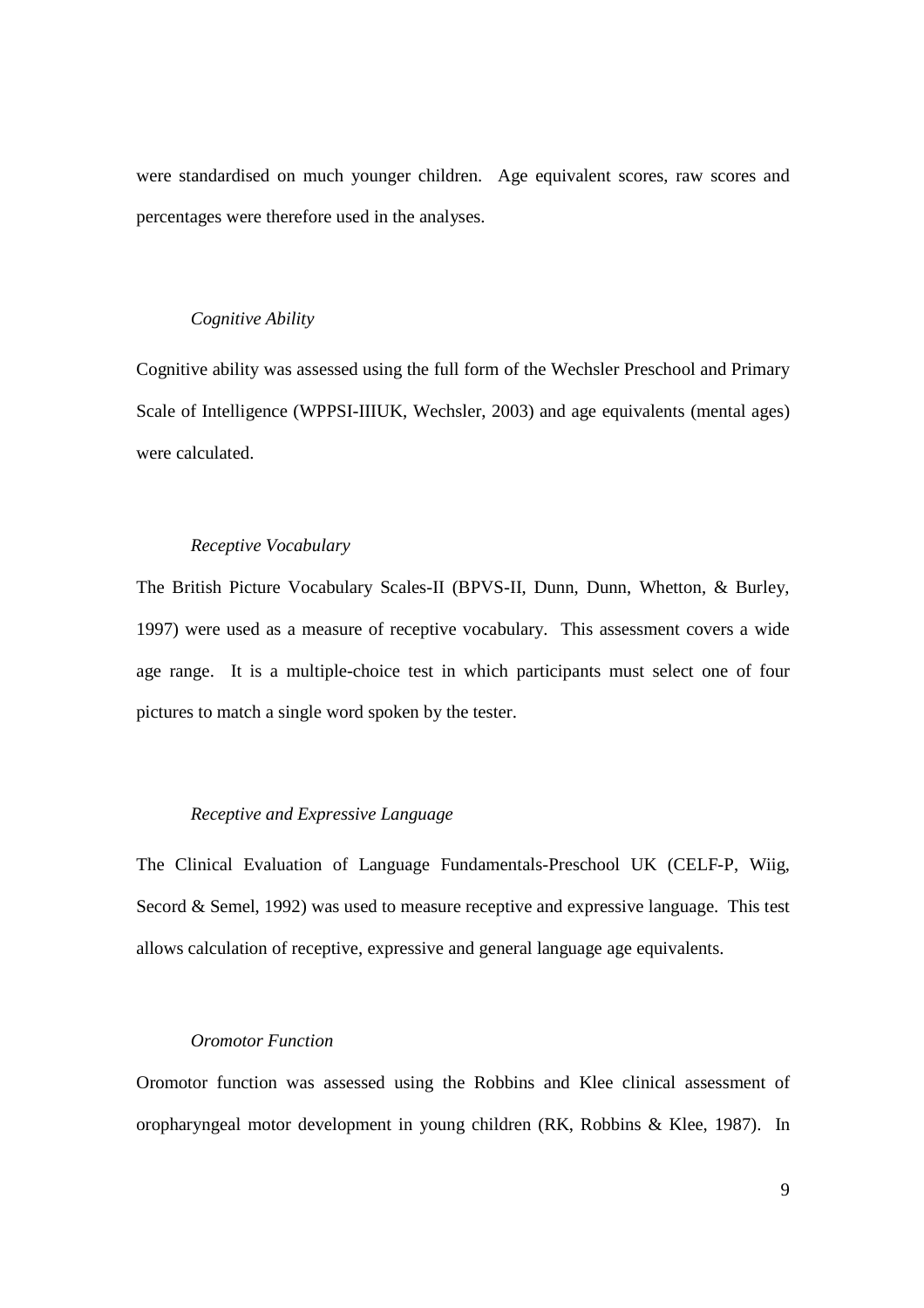this assessment, children are required to perform speech and non-speech oral movements, which are scored as either adult-like (2 points), approaching adult-like (1 point) or absent (0). Raw scores were converted to percentages.

### *Pre- and Post-therapy Measures*

### *EPG Measures*

Each child was recorded reading a list of eight items, 10 times: "a toe, a sun, a clock, a sheep, a chicken, a red car, a slipper, a helicopter". Of the six participants, five had therapy primarily targeting sibilants and one had therapy primary targeting correct production of velars. In order to assess improvement in sibilants, attempts at the fricatives in "a sun" and "a sheep" were annotated. An EPG frame from the midpoint of each fricative was extracted and used for a qualitative visual analysis. In addition a variability index score (Farnetani & Provaglio, 1991) was calculated from the midpoint of the annotations. A pilot study showed no difference between measurements taken from midpoints and those taken from maximum frames of contact. Annotations were made from both the acoustic and EPG information. The Variability index is a measure of % frequency of activation of each EPG contact across repetitions. The index ranges from 0% which is complete invariance, that is maximum stability, to 50% which is maximum variance. Higher numbers therefore indicate less stable EPG patterns. It was hypothesised that EPG therapy would lead to increased stability and therefore reduced variability, in conjunction with an improvement in accuracy.

To assess improvement in velars, a further word list of 20 words containing /k/ in all word positions and 18 containing /g/ in all word positions was recorded pre and post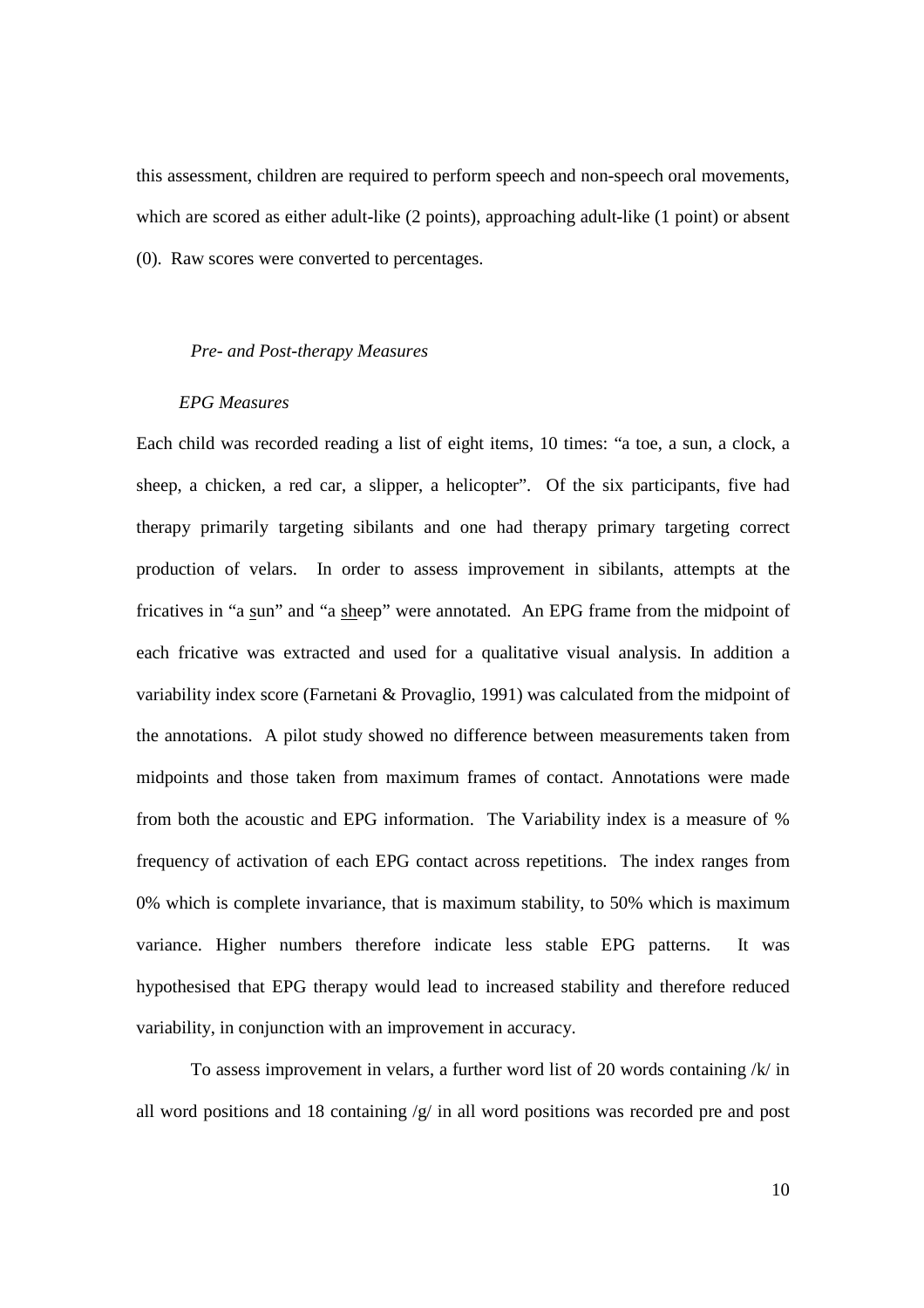therapy for the child who received therapy targeting velars. Closures were annotated and the midpoint found. In some cases a velar stop is audible but EPG shows incomplete closure due to closure being made posterior to the EPG palate. In these cases annotations were based on listener identifications and the presence of narrowing of contact at the back of the palate (Dagenais et al. 1994). Again an EPG frame from the midpoint of each fricative was extracted and used for a qualitative visual analysis. Centre of gravity (COG: Gibbon, Dent, & Hardcastle, 1993) values were calculated for each annotation. COG is a measure of whether the greatest concentration of activation is more anterior (usually more /t/-like) or posterior (usually more /k/-like). High values indicate anterior contact, low values indicate posterior contact.

#### *Perceptual Measures*

Pre- and post-therapy the participants completed the phonology subtest of the Diagnostic Evaluation of Articulation and Phonology (DEAP, Dodd, Hua, Crosbie, & Holm, 2002). Participants were wearing their EPG palates at the time of the recording. This test is a measure of consonant production in 50 single words, covering most consonants of English in word initial and final positions. The phonology subtest allows calculation of percentage consonants correct (PCC), percentage vowels correct (PVC), percentage phonemes correct (PPC) and single words/connected speech phoneme agreement (SvC). Simultaneous audio and EPG recordings were made to allow for fine phonetic transcription. Table One shows the group results for the pre-therapy measures, with numbers expressed as age equivalents or percentages as appropriate. Most of the children failed to meet the basal age equivalent on the DEAP (3 years), with the result that mean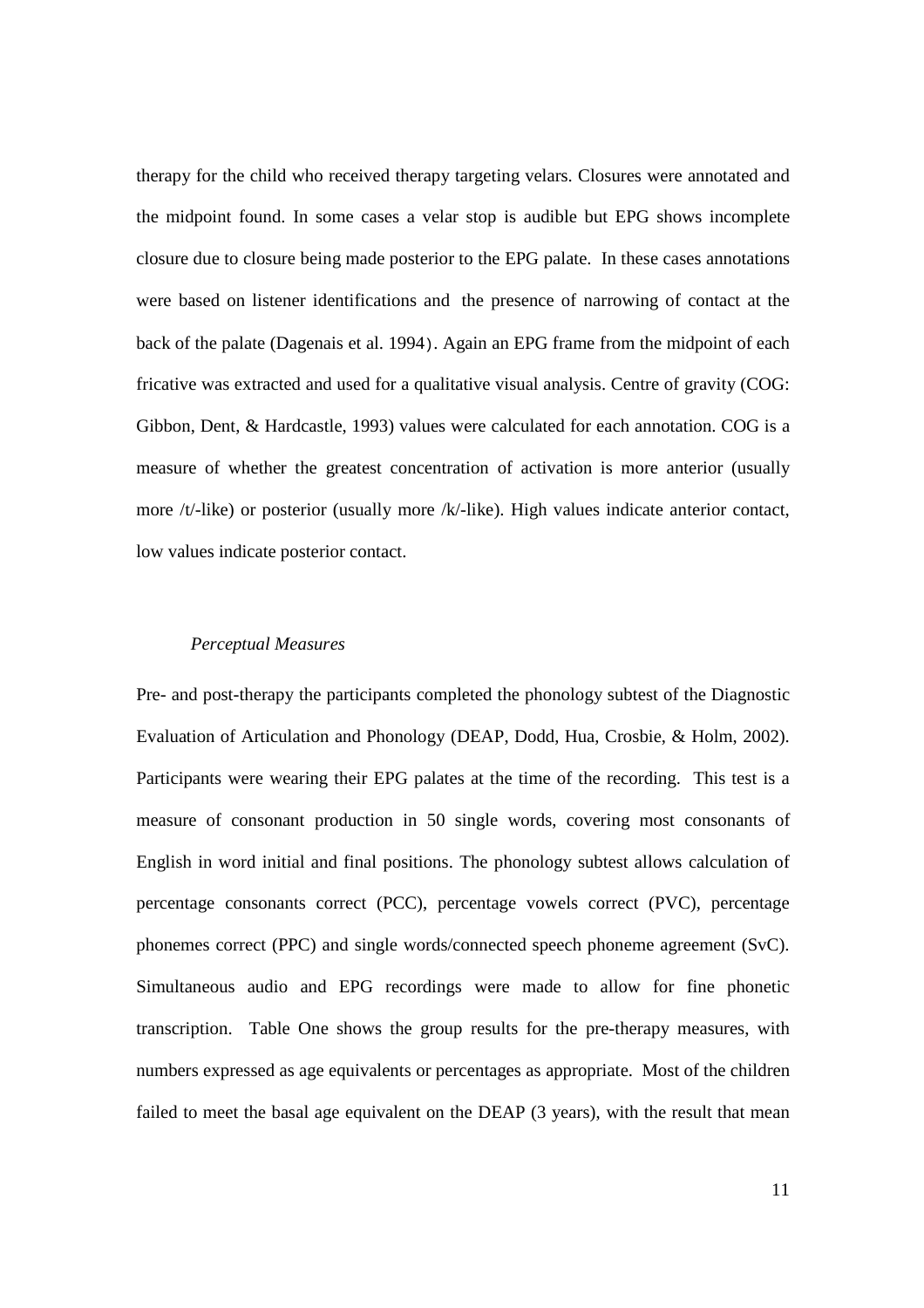age equivalents (AE) could not be calculated for this test; raw scores were therefore used in analyses.

### INSERT TABLE ONE HERE.

In order to determine which consonants should be the focus of therapy, all errors produced in the phonology subtest of the DEAP were subjected to a process analysis. Although all of the participants' errors were described in terms of process analyses, this does not necessarily suggest that the errors are a result of a phonological impairment. While some errors were thought to be phonological in nature, for example fronting of /k/ to [t], other processes were phonetic in nature, for example, lateralisation of sibilants. To determine which errors were most likely to impact on speech, any error occurring less than three times in the DEAP was discounted (Dodd et al., 2002). Since EPG is only useful for remediating errors related to lingua-palatal consonants, any errors which affected non-lingua-palatal consonants were also discounted. This left a smaller set of errors from which therapy targets could be determined.

# *Intelligibility*

The Children's Speech Intelligibility Measure (CSIM, Wilcox & Morris, 1999) was chosen as a measure of intelligibility pre- and post-therapy. The test involves a listener who is unfamiliar with the participant listening to 50 imitated words and identifying which word was uttered from a possible 12 phonetically-similar words (for each of the 50 words). Percentage of correctly identified words was calculated. Since the wearing of an EPG palate may affect intelligibility slightly, the participants were not wearing their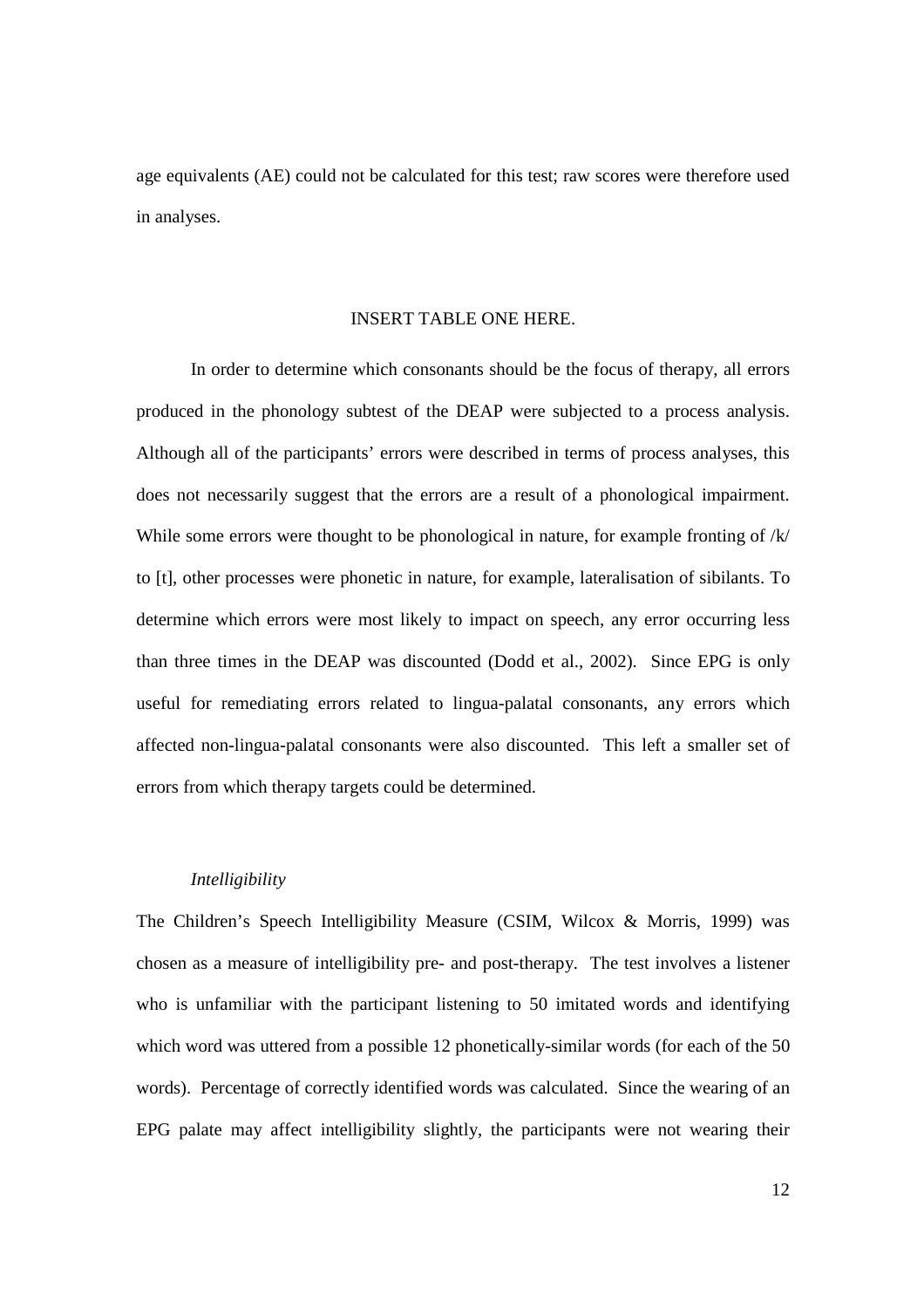palates during the recording of the CSIM. As this test is not standardised on typical children, no age equivalents were available.

### *Therapy*

Each participant received 24, one-hour long, sessions of individualised therapy, using EPG as visual feedback. Participants attended the clinic twice a week over a period of approximately 12 weeks with a parent or carer. Each participant was given a portable training unit and individualised homework exercises and was instructed to practise for 10 to 15 minutes, five days a week. The focus of therapy was based on the error analysis outlined above.

 Although the therapy was individualised, it followed a basic articulation hierarchy (Van Riper & Emerick, 1984), starting with the target phoneme in CV or VC (with a vowel likely to facilitate production, for example a back vowel for velars), progressing to CV and VC with differing vowels, through to words (building complexity) and then phrases and conversational speech. Initially participants were encouraged to copy the target pattern using the EPG for visual feedback. Target patterns were quasi-static patterns, (Articulate Instruments Ltd, 2007) as shown in Figure One.

# INSERT FIGURE ONE HERE

When the participant achieved an acceptable pattern (for example, a grooved pattern for /s/) which was also perceptually acceptable then the participant's own best attempt could be used as a target pattern. Generalisation was built into the sessions, with progression to productions without visual feedback. Since individuals with Down's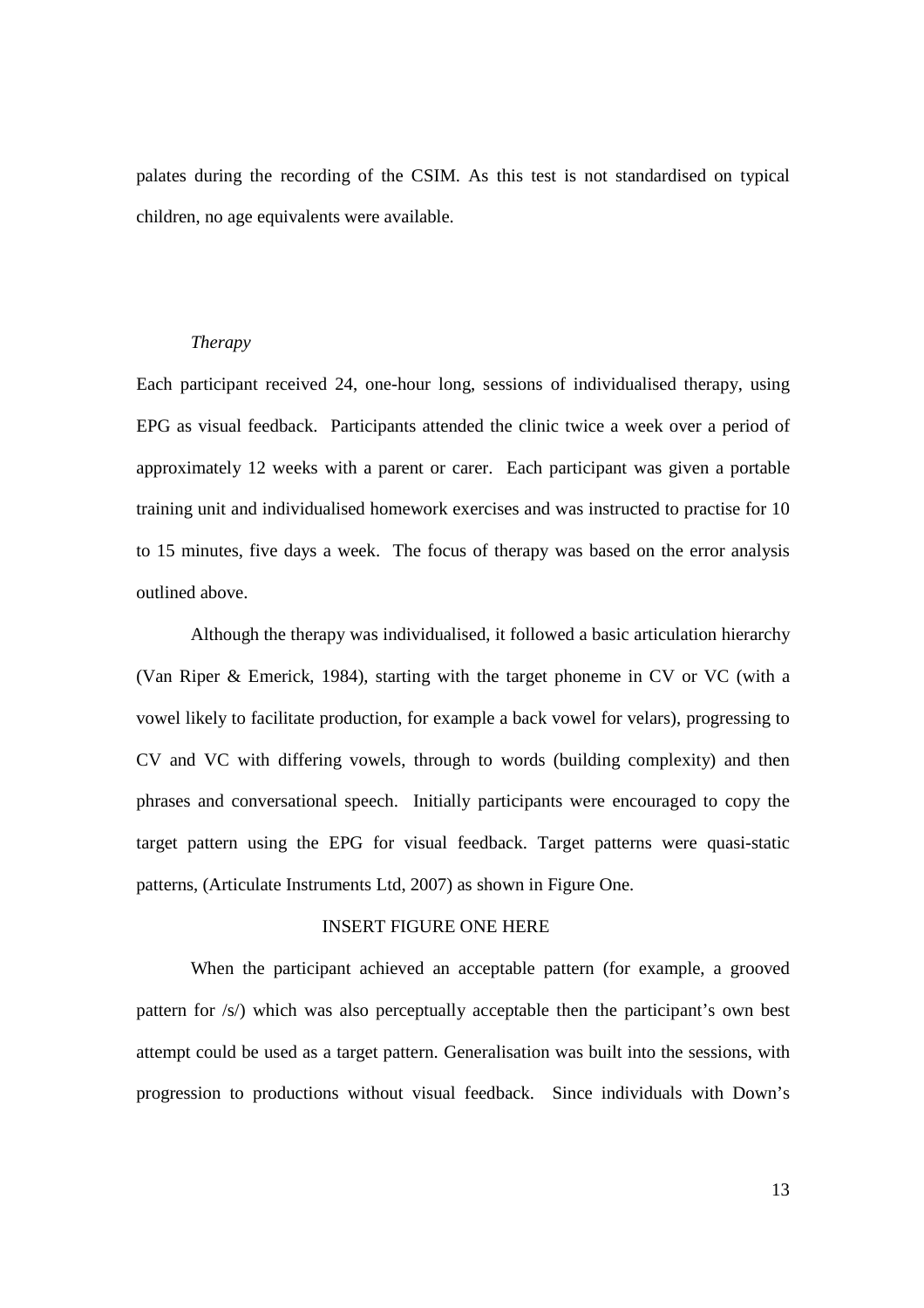syndrome have difficulty with phonological awareness and speech perception, intervention also incorporated input activities (Stackhouse & Wells, 1997) designed to specifically address each participant's awareness and discrimination of the target phoneme(s). For example, several participants had post-alveolar fronting of  $\int \int \int$  in which case the child's ability to discriminate between /s/ and /ʃ/ was tested and input activities were devised.

#### **Results: Pre-therapy.**

### *Language and Cognitive Measures*

The speech, language and cognitive profile of the participants with DS was in line with that previously reported in the literature. The participants presented with severe cognitive deficits; despite the participants being chronologically aged 10;1 to 18;9 WPPSI verbal mental ages were in the range of 3;11 to 5;7, and performance age equivalents were in the range of 4;1 to >7;2. Language was more severely impaired, with receptive language age equivalents ranging form 3;5 to 4;10 and expressive language from 2;9 to 4;5.

# *Selecting Therapy Targets: Error Analysis*

Twenty-five different processes were identified in the single word productions of the DEAP phonology subtest. Of these 25 different processes, 18 were evident at least three times in one or more child's speech (Table Two). After eliminating the processes which did not primarily involve placement of lingua-palatal consonants, only six error types remained: gliding, velar fronting, post-alveolar fronting, affrication, backing and lateralisation. Four of the participants exhibited gliding, (participants three, four, five and six) but this process was not treated as it is not normally targeted in EPG therapy (Gibbon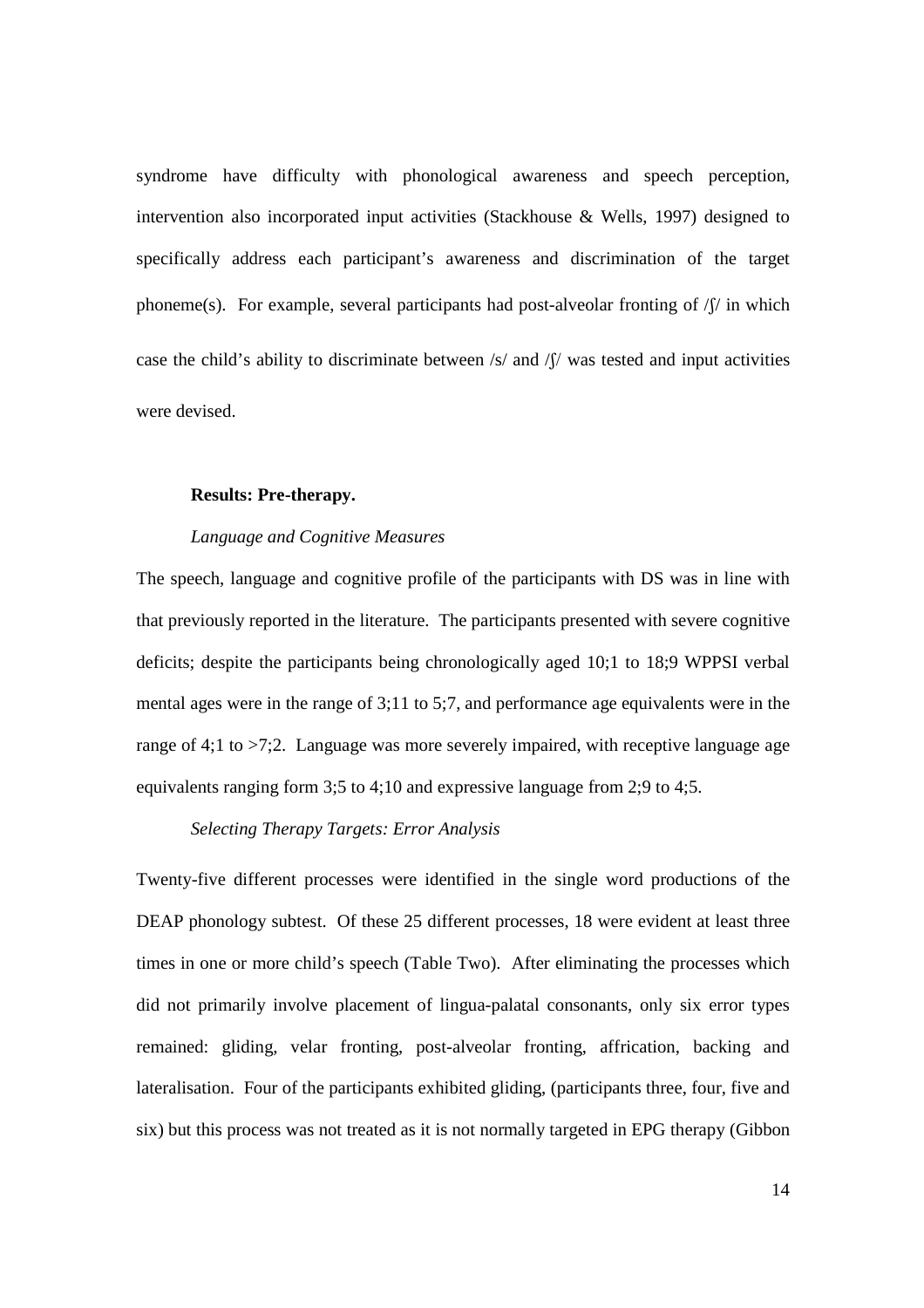& Paterson, 2006). The process with the highest number of errors, excluding gliding, was treated first in therapy. Table Three shows a summary of the lingua-palatal errors and the targets chosen for therapy.

#### INSERT TABLES TWO & THREE HERE

#### **Results: Pre- and post-therapy**

# *EPG Patterns.*

Figures 2a to 2f show pre- and post-therapy EPG patterns for each participant. Each EPG pattern represents the midpoint of an attempt at the target consonant in a single word.

### INSERT FIGURES 2a to 2f HERE

Participant one received therapy targeting production of /s/. Pre-therapy, she produced a range of productions including affricates and retracted sibilants, achieving one perceptually correct production out of ten attempts. Post-therapy, all EPG patterns show central airflow and she produced five perceptually correct attempts.

Patterns for participant two are similar pre- and post-therapy. Pre-therapy, all attempts at /s/ are ingressive lateral fricatives. Post-therapy, all attempts are egressive lateral fricatives. He therefore produces a more appropriate egressive airstream but the contact pattern is still incorrect. This results in no increase in the number of perceptually correct attempts (zero each time), despite clear progress towards the correct form.

 Participant three also received therapy targeting correct production of /s/. Pretherapy, there were four correct attempts out of a possible ten. Errors included affrication, velopharyngeal friction and voicing, with four EPG patterns showing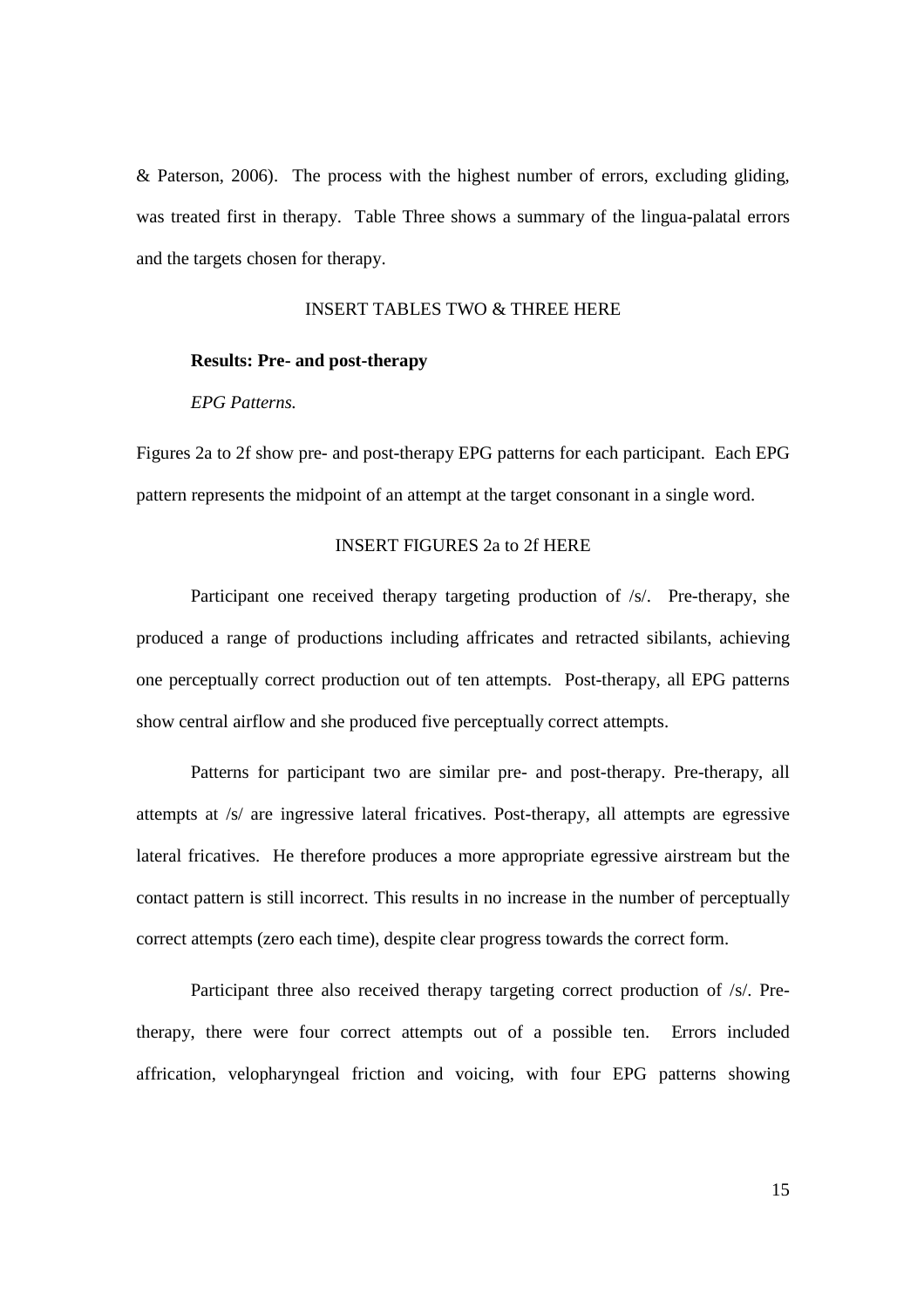complete closure. Post-therapy, all productions were central and seven were perceptually correct. The remaining three attempts were retracted, nasalised or voiced.

Participant four received therapy targeting production of  $\beta$ . Pre-therapy, three productions were correct, one was fronted, four were affricated, one was voiced (and fronted) and one was stopped. Post-therapy, six productions were correct and none of the patterns show complete closure.

 Participant five received therapy targeting inconsistent velar fronting. Pretherapy, only two productions were correct, one was a double articulation and the remainder were fronted. Post-therapy, all productions were correct.

Lastly, participant six received therapy targeting correct production of  $/$  [ $/$ . Pretherapy, reduced contact is evident, particularly on the left side, and only three productions were perceptually correct, with the remainder fronted (some with appropriate lip rounding). Post-therapy, reduced contact is still evident, though perhaps less so, but all productions were perceptually correct.

As a group, positive changes are evident in five out of these six participants, with participant two showing no change in EPG patterns but a change to a more appropriate airstream. Perceptually, all of the children, except participant two, show an increase in the number of perceptually correct productions. As a group this increase is significant  $(t(5)=3.286; p=.022)$ .

### *EPG Measures*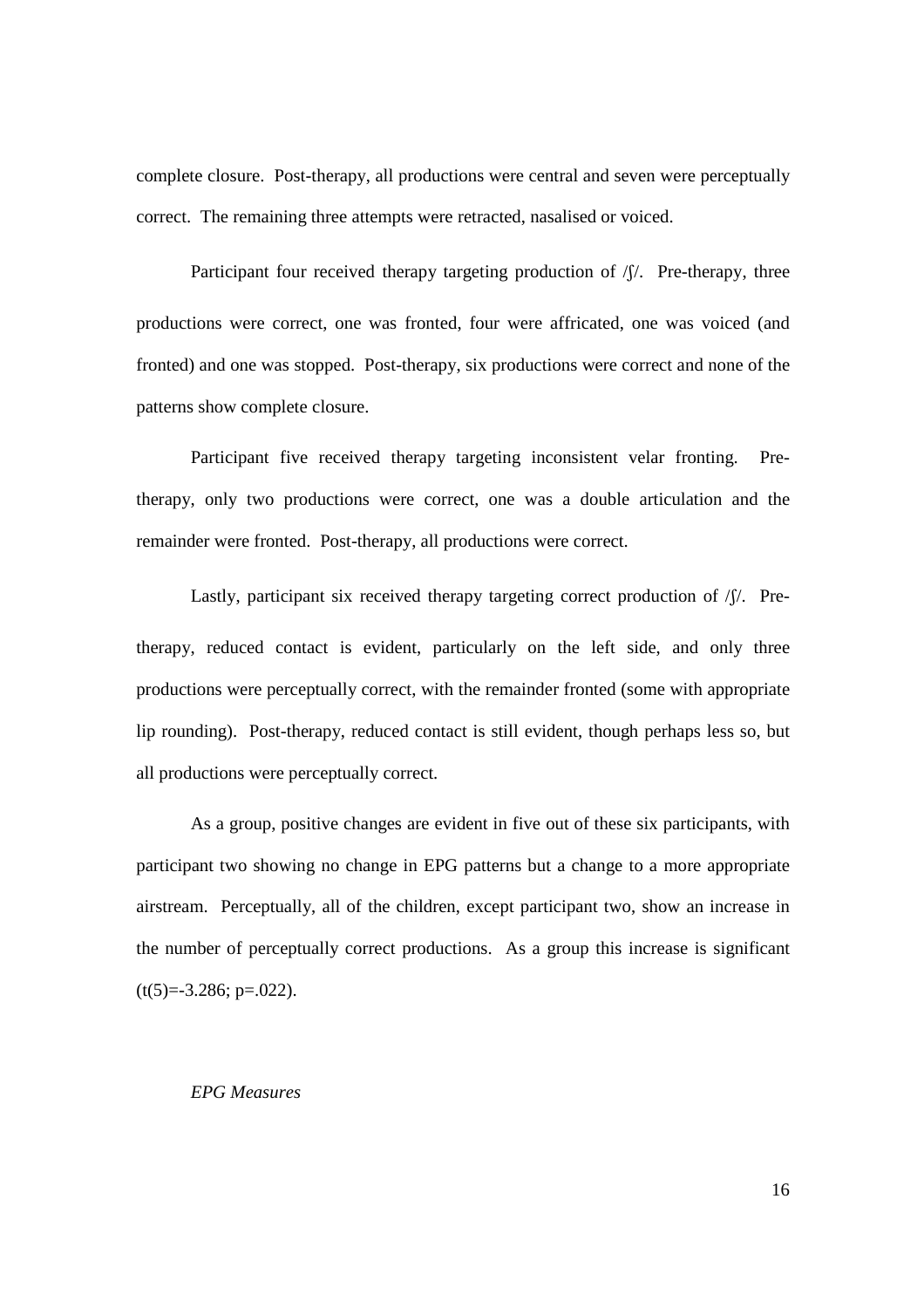There was a significant decrease in variability of /s/ post-therapy for all participants (t(5)=4.037, *p=.*01) but no significant difference for /ʃ/ (t(4)=1.481, *p=.*213). This suggests more stable productions post-therapy for /s/ only.

 Centre of gravity during productions of /k/ and /g/ was calculated pre- and posttherapy for participant five because therapy for this participant specifically targeted production of velars. There was a significant decrease in COG for /k/ post therapy (t(20)=3.736, *p=.*001) and similarly for /g/ (t(15)=6.515, *p<.*0005), indicating more posterior articulations post-therapy.

#### *Perceptual measures*

Table Four shows pre- and post-therapy percentage consonants correct from the DEAP and percentage correctly identified words from the CSIM.

# INSERT TABLE FOUR HERE

There was a significant increase in PCC from  $63.50\%$  to  $73.67\%$  (t(5)=-3.634,  $p=0.015$ ) with a mean increase per child of 10.17%. There was a slight but not significant increase from 63.5% to 66.06% in the number of words correctly identified by listeners postintervention  $(t(5)=.616, p=.565)$  in the CSIM.

#### **Discussion**

*Cognition and Language*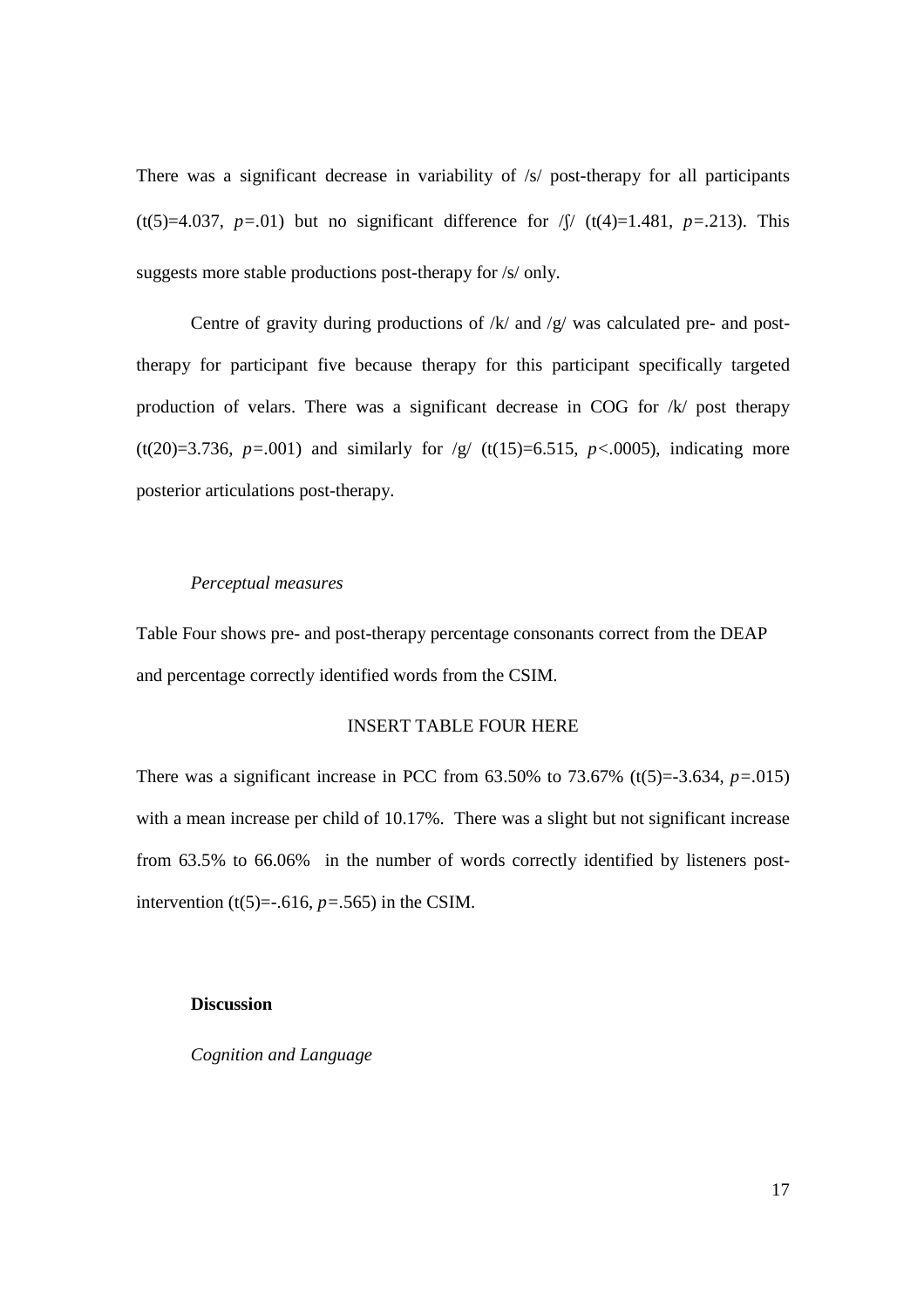The participants presented with severe cognitive deficits and even more severely impaired language. Hardcastle and Gibbon (1997) suggest that EPG may not be a suitable therapy tool for children with cognitive deficits, however none of participants in this study had any difficulty using EPG for visual feedback. Although EPG is not often used with children under the age of seven, this is often to avoid issues with dentition (loss of primary dentition in younger children) rather than necessarily a suggestion that participants require cognitive ages of seven and above to understand EPG. Moreover, while people with DS may measure as having low cognitive ages, they have world experiences that make them more mature than typical children at the same cognitive age equivalents. This suggests that the ability to understand and use EPG needs to be assessment on a case by case basis and offers promising evidence that EPG is in fact suitable for children and adults with a wide range of cognitive impairments, especially when visual skills are a strength, as they are in DS.

# *EPG Analyses*

Because therapy was individualised, it was not appropriate to use the same EPG measures for each child. However, errors involving sibilants were frequent and five of the participants had therapy targeting either post-alveolar fronting and/or distorted (lateralised) sibilants. We hypothesised that poor motor control leads to increased variability, and therefore decreased intelligibility, in this population. Post-therapy, there was a significant decrease in variability of  $/s/$ , suggesting more stable productions.

No reduction in variability of  $\int \int \int$  was evident. However, a study by Timmins et al (2007) demonstrated that while /s/ is more variable in speakers with DS than typical

18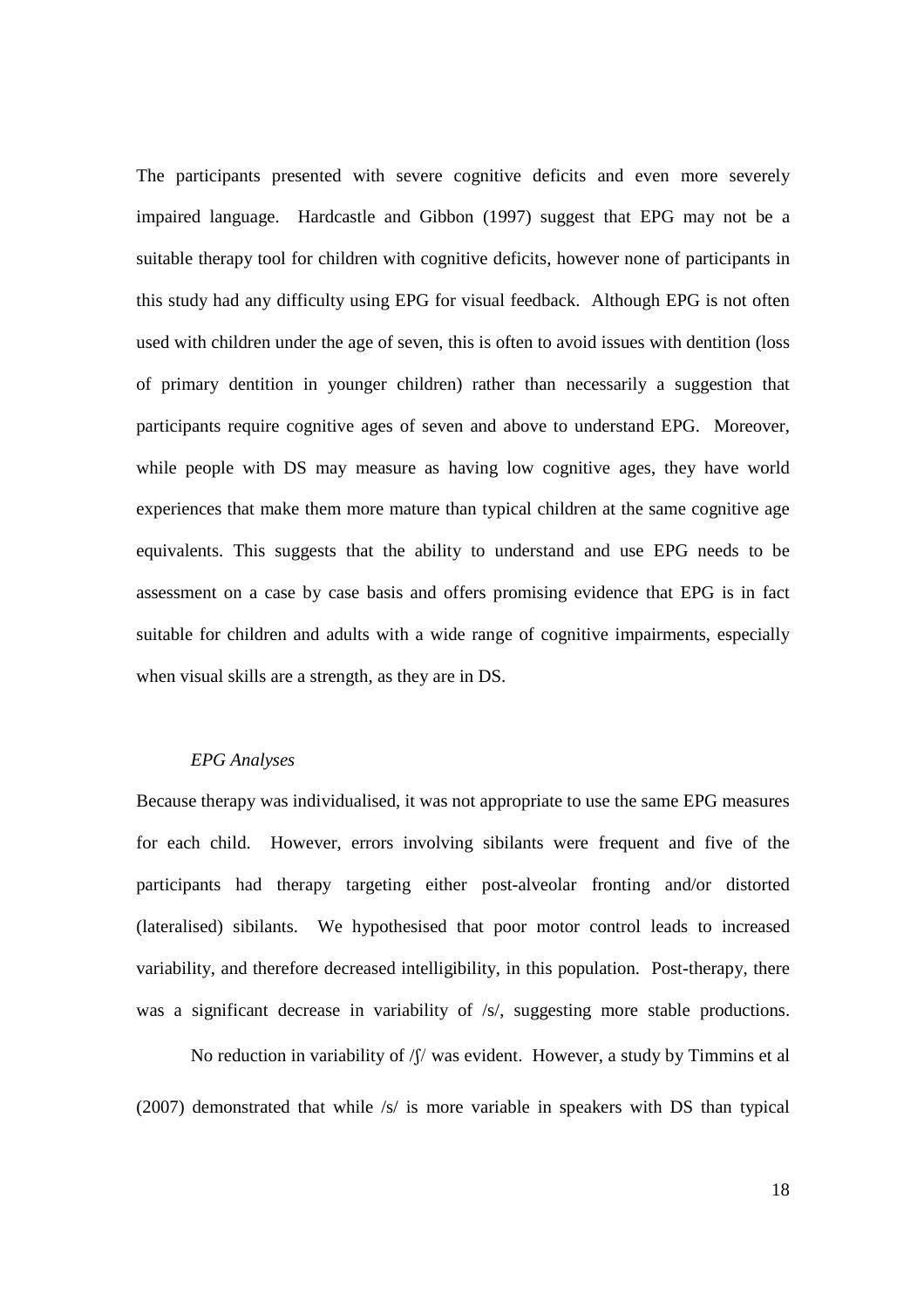speakers,  $\sqrt{(}$  is not. It is therefore possible that variability for  $\sqrt{(}$  did not decrease posttherapy because it was already in line with typical speakers. However, post-therapy differences were observable in the EPG patterns with participants four and six both showing improved patterns and more perceptually correct attempts for  $\frac{f}{f}$ . It is, of course, possible for individuals to produce consistent but incorrect articulations, in which case a reduction in variability would not necessarily indicate an improvement in accuracy but could still indicate an improvement in motor control. This highlights the need for EPG measures that take similarities between patterns into account. Moreover, immediately post-therapy we may expect increased variability as participants learn new articulations and reorganise their phonetic systems.

 Child two showed no difference in pre and post-therapy EPG patterns. He did, however, show an increase in percentage consonants correct. This particular child presented with very unusual errors, namely deletion of all word final fricatives and substitution of all word initial fricatives for an ingressive lateral fricative. Post-therapy, fricatives were egressive but still lateral and he was marking word final fricatives with an egressive lateral fricative. Clearly a change in airstream shows progress in this child's phonology which was not measurable by EPG, highlighting the need for to use perceptual measures alongside EPG patterns and measures.

 Child 5 presented with an atypical case of velar fronting. Post-therapy, there was a significant decrease in centre of gravity measurements for both  $/k$  and  $/g$ , confirming the findings of Gibbon et al. (2003) that velar fronting in DS is amenable to remediation using EPG.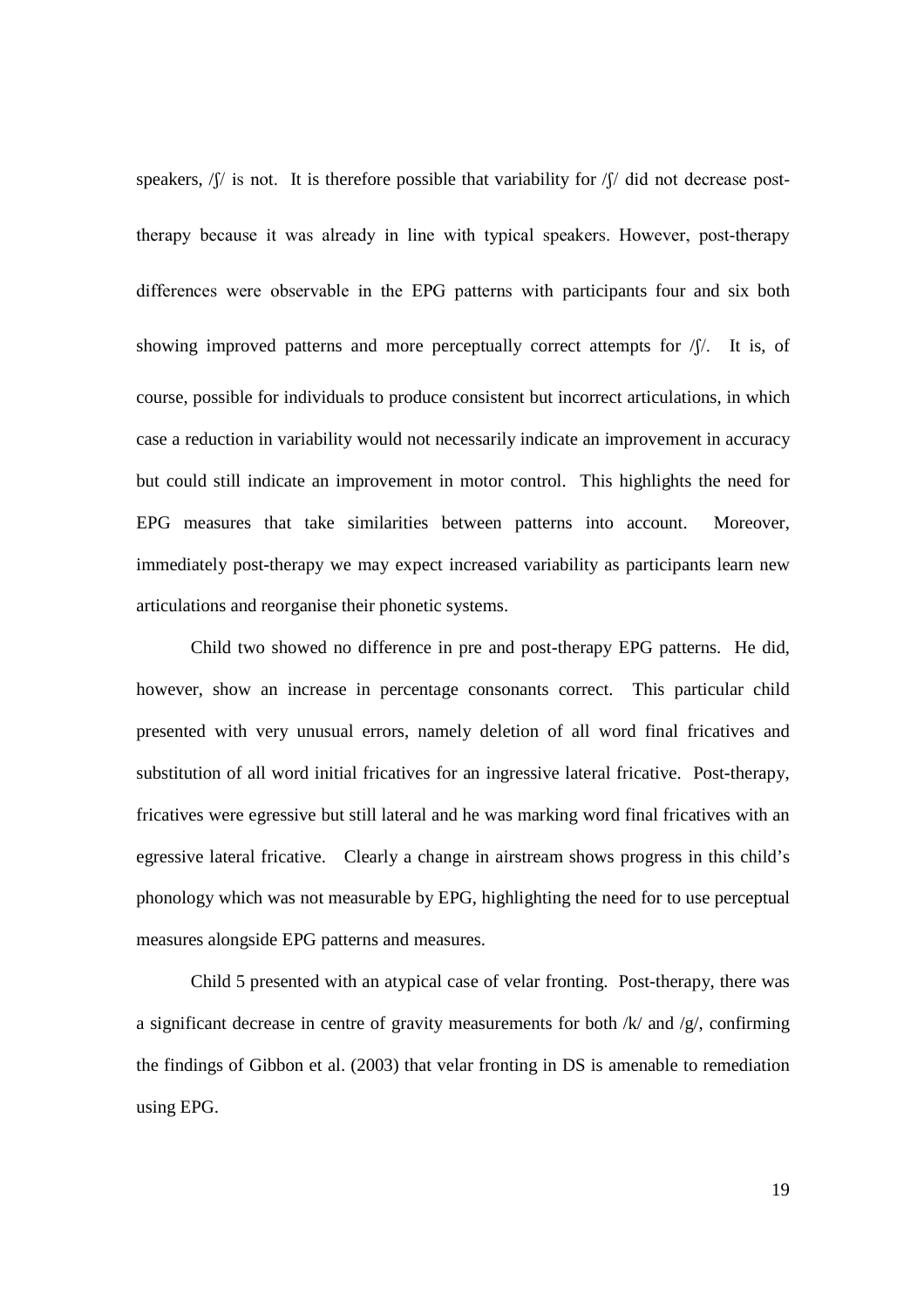In sum, five out of six of the children showed observable differences in EPG patterns post-therapy. EPG patterns represents only tongue-palate contact, and do not specify which part of the tongue is making this contact, or what the involvement of other articulators is. For example, it is possible to achieve a velar-like pattern by reteroflexing the tongue and production of /ʃ/ involves tongue retraction and often lip rounding. For this reason, it is important to combine EPG analyses with perceptual analyses.

# *Perceptual Measures*

Pre-therapy, the participants with DS presented with mild to severe speech disorders, with percentage consonants correct ranging from 31% to 82%. Moreover, average intelligibility ratings, as measured by the CSIM, were only 64%, suggesting that around a third of the words spoken by the participants with DS were unintelligible. A range of different phonetic and phonological errors were evident in the participants' speech, but only six error types were appropriate for EPG therapy: gliding, velar fronting, postalveolar fronting, affrication, backing and lateralisation. This in itself demonstrates a limitation of EPG therapy, illustrating how speech in DS may be characterised by errors affecting both lingual and non-lingua-palatal consonants. However, errors affecting linguapalatal sibilants were very common. Many of these errors were distortions such as laterals; fewer were developmental processes such as post-alveolar fronting (/ʃ/ was produced as [s]). Hamilton (1993) used EPG to investigate articulatory patterns in adults with DS. She also found that  $\frac{f}{d}$  and  $\frac{s}{w}$  were not differentiated but rather than attributing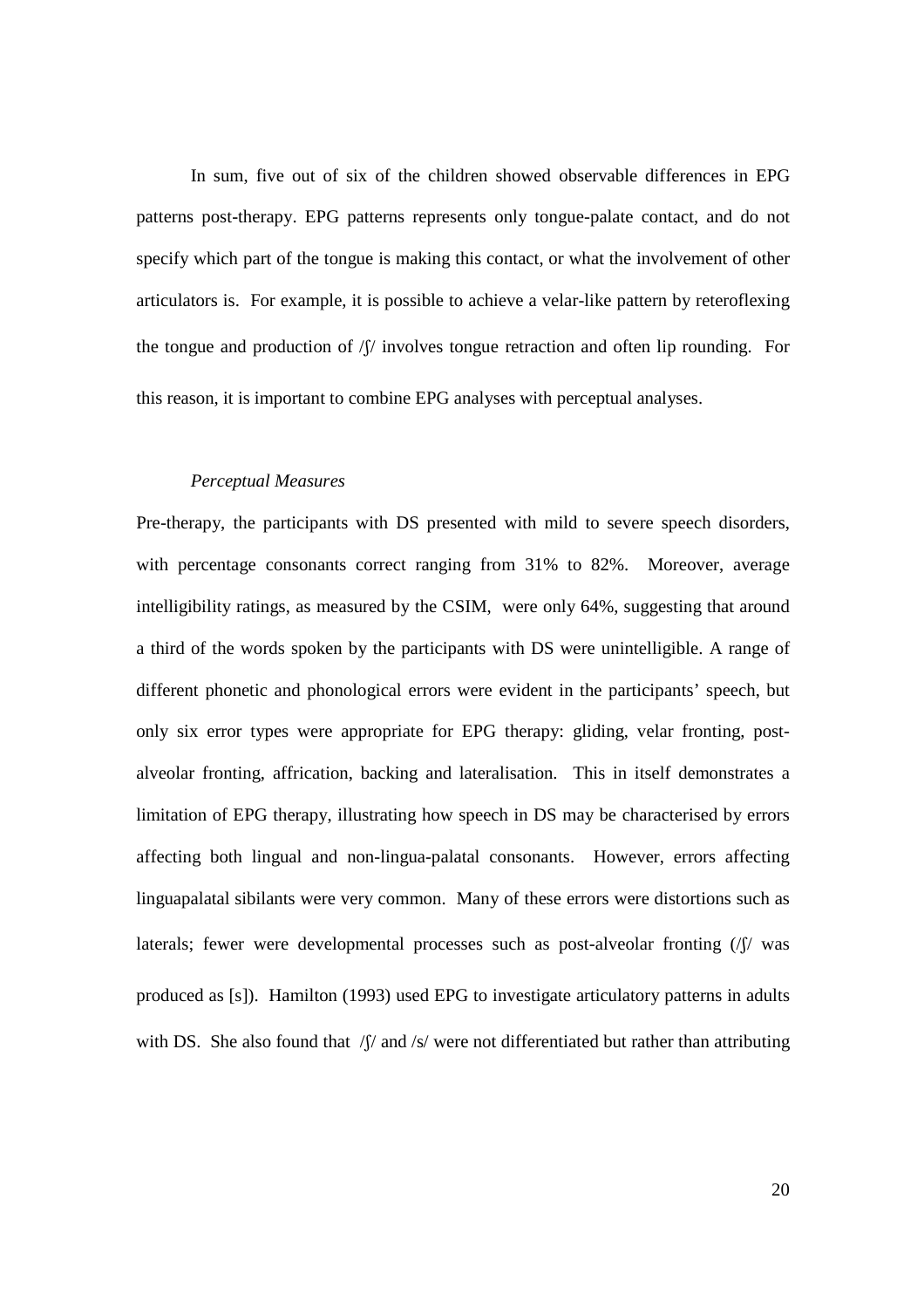this to a developmental delay, she suggests that it may be due to dysarthria in DS, which is consistent with the hypotonia found in the syndrome.

All of the participants received 24 sessions of individualised therapy, aiming to remediate lingua-palatal errors. Post-therapy, there was a significant increase in percentage consonants correct, with some participants making more progress than others, with PCC in participant one for example, increasing from 66% to 87%. Therefore, for this participant, although only /s/ was targeted in therapy, post-therapy productions of other sibilants had also improved. This suggests promising evidence of the ability of people with DS to generalise. However, this improvement was not detectable in the CSIM. This test is an imitation test where participants are required to repeat single words spoken by the examiner. Most of the words are low frequency (because the test is designed to be phonetically balanced) and would be unfamiliar to the participants. Since the participants may not have lexical representations for these words, the task essentially becomes a nonword repetition task. People with DS are known to have difficulty with phonological memory, and specifically with nonword repetition tasks (Laws, 1998), suggesting that this test may not give an accurate representation of intelligibility in this population.

### **Conclusions**

The participants in this study presented with mild to severe speech disorders. Atypical sibilants were common, with four out of five of the participants receiving therapy targeting these phonemes. The quantitative EPG analysis showed atypical patterns, unlike that of typical speakers, suggesting that speech is disordered in DS. One reason

21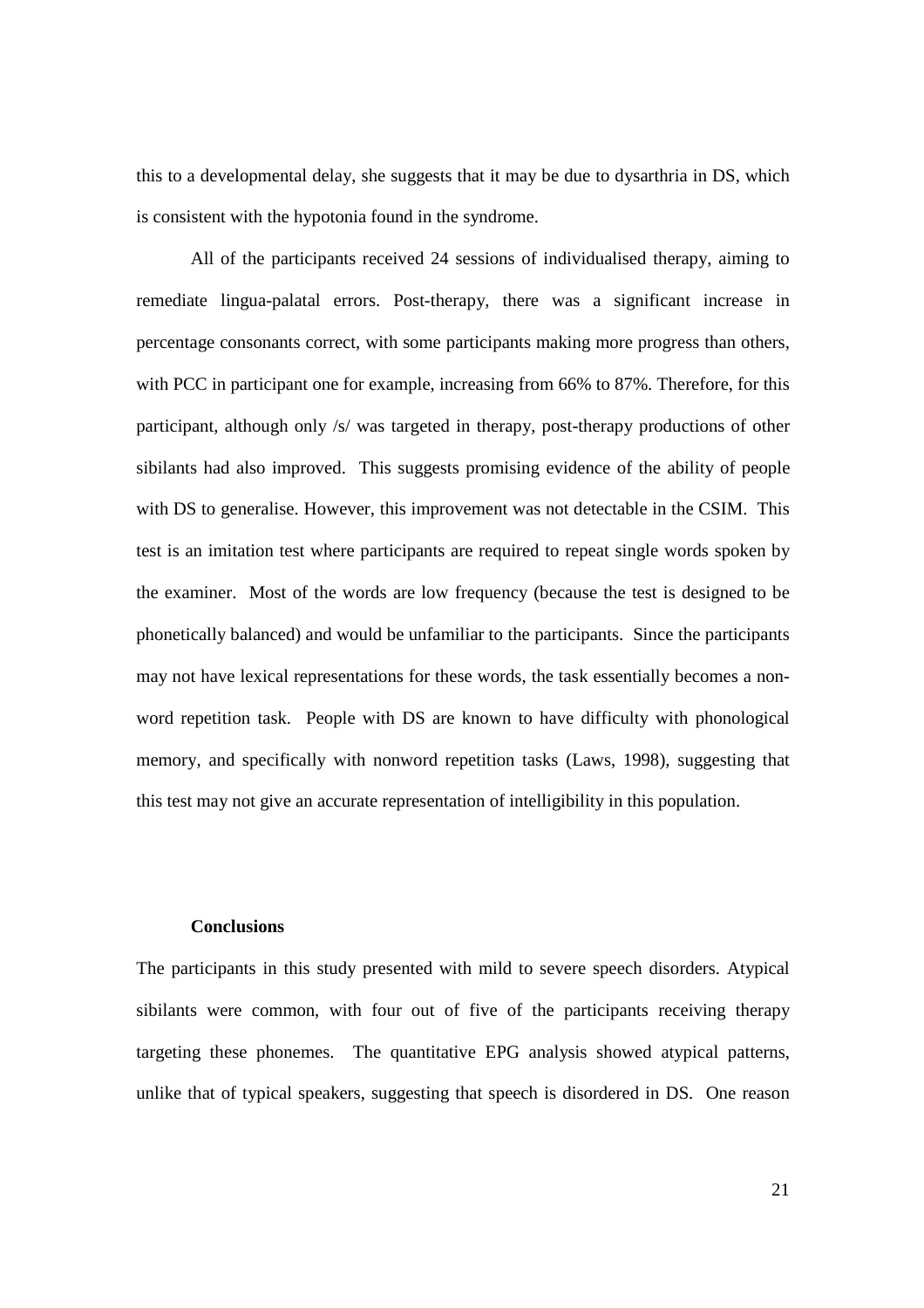for this may be the atypical anatomy in DS. All of the participants showed improvements in percentage consonants correct and most of the participants produced observably different EPG patterns following 24 sessions of EPG visual feedback therapy. This is an encouraging finding, confirming observations that visual processing skills are a relative strength in DS. In this study participants received therapy twice a week for 12 weeks. What is not clear is whether the same gains could be achieved with less input or whether more improvements are possible with more input. Our ongoing research seeks to establish whether gains were maintained (e.g Wood, Wishart, Hardcastle, Cleland & Timmins, 2009) after the intervention period and also to compare progress made with EPG therapy to that in a control group of participants not receiving intervention.

#### **Acknowledgements**

This research was supported by a grant from the Medical Research Council (G0401388). Thanks are extended to Ann Robertson and Annabel Allen for their help with the standardised assessments; to Down's Syndrome Scotland for their help in recruiting participants; and to the children and young people and their parents for their goodwill, patience and contributions to the study.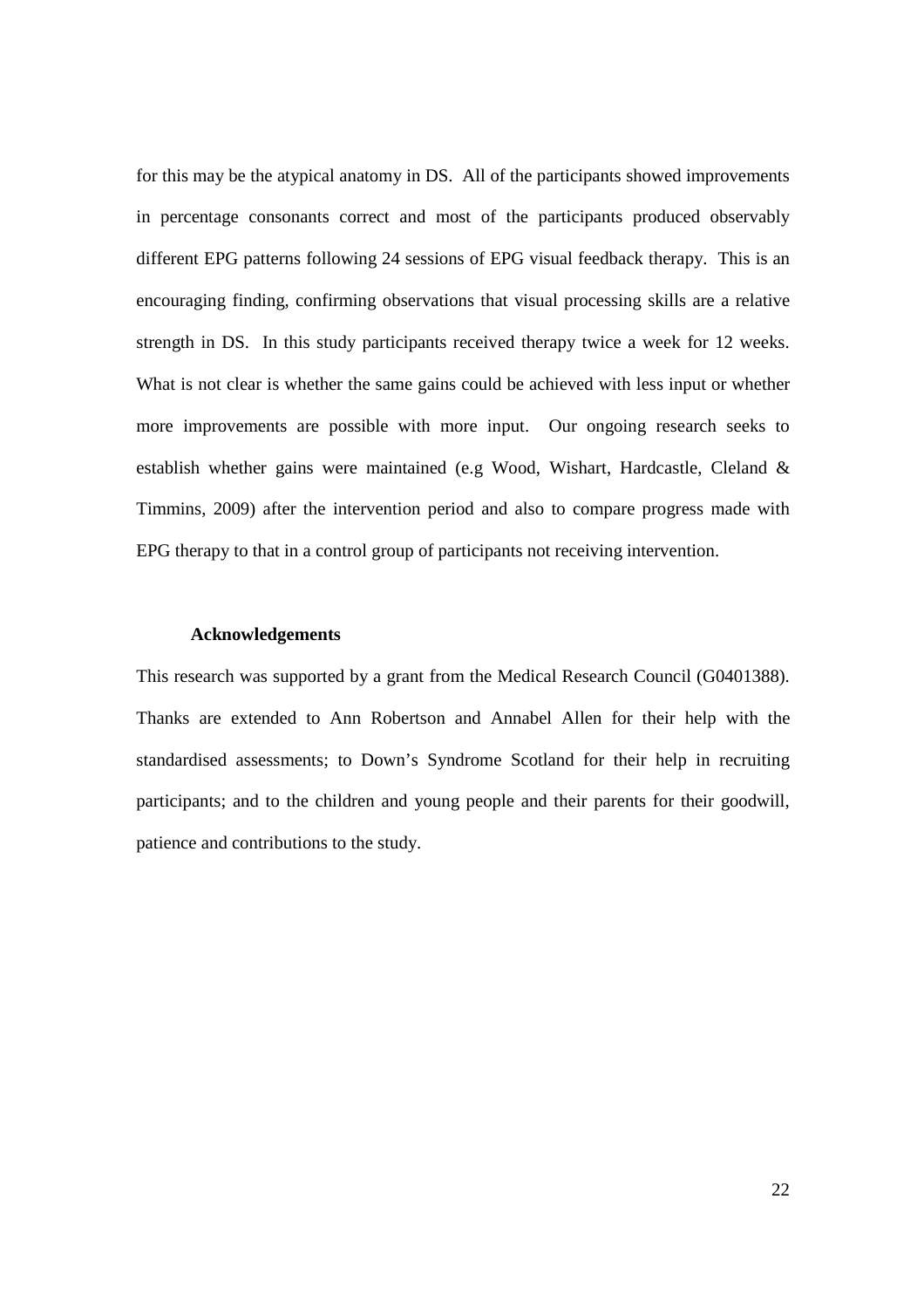### **References**

- Articulate Instruments Ltd (2007). *Articulate Assistant User Guide: Version 1.16*. Edinburgh, Articulate Instruments Ltd.
- Barnes, E., Roberts, J., Mirrett, P., Sideris, J. & Misenheimer, J. (2006). A comparison of oral structure and oral-motor function in young males with fragile X syndrome and Down syndrome. *Journal of Speech, Language and Hearing Research 49,*  903-917.
- Buckley, S. & Bird, G. (1993). Teaching children with Down's syndrome to read. *Down Syndrome Research and Practice, 1*, 34-39.
- Canfield, MA., Honein, MA., Yuskiv, N., Xing, J., Mai, CT., Collins, JS., Devine,O., Petrini, J., Ramadhani, TA., Hobbs, CA., Kirby, RS. (2006). National estimates and race/ethnic-specific variation of selected birth defects in the United States, 1999-2001. *Birth Defects Res A Clin Mol Teratol, 76*, 747-56.
- Chapman, R. (2006). Language learning in Down syndrome: The speech and language profile compared to adolescents with cognitive impairment of unknown origin. *Down Syndrome Research and Practice, 10*, 61-66.
- Cleland, J., Wood, S., Hardcastle, W., Wishart, J. & Timmins, C. (in press). The relationship between speech, oromotor, language and cognitive abilities in children with Down's syndrome. *International Journal of Language and Communication Disorders.*
- Dagenais, P.A., Lorendo, L.C. and McCutcheon, M.J. (1994) A study of voicing and context effects upon consonant linguapalatal contact patterns. *Journal of Phonetics*, 22, 225-238.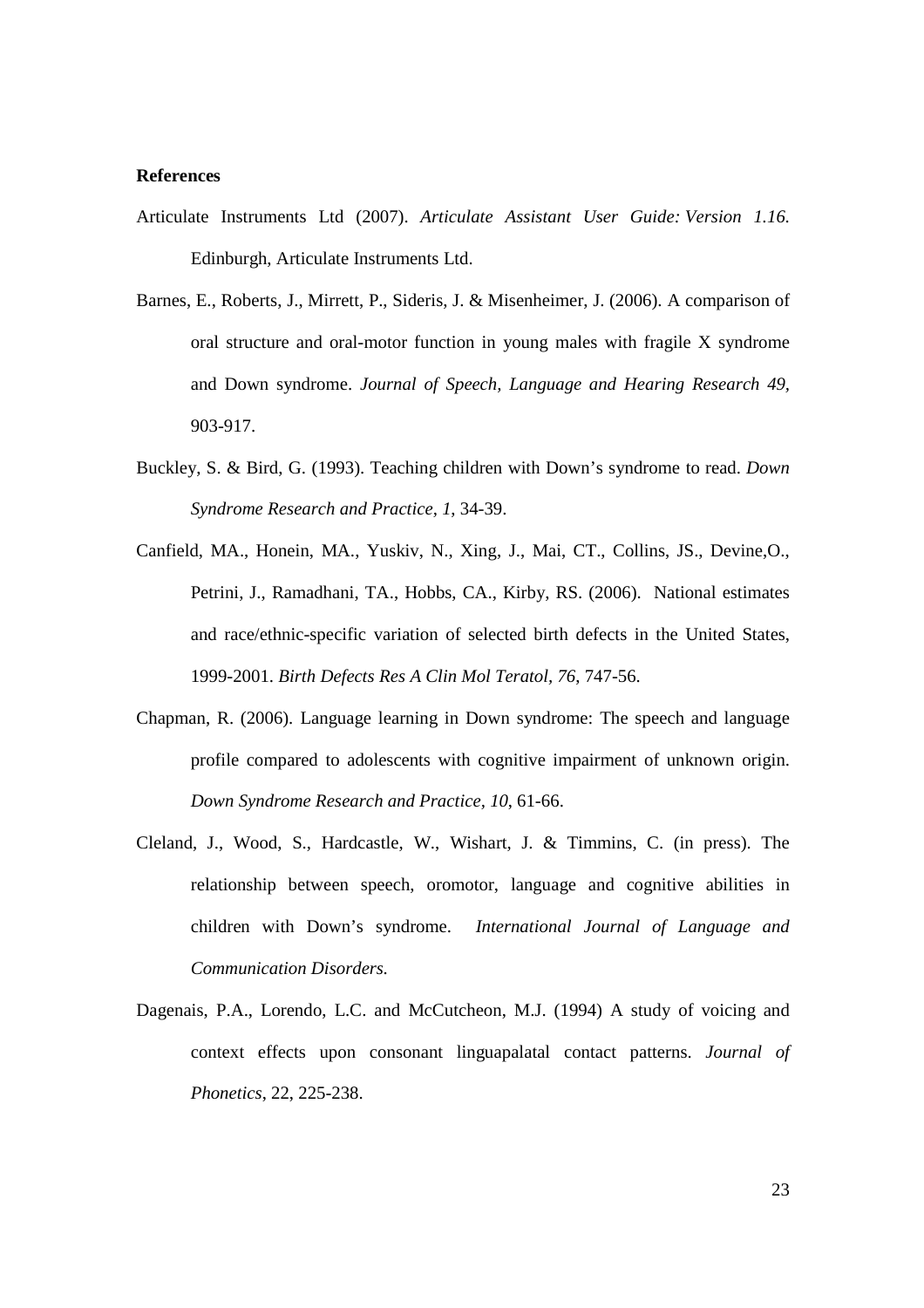- Dodd, B., Hua, Z., Crosbie, S., & Holm, A. (2002). *Diagnostic Evaluation of Articulation and Phonology.* London: The Psychological Corporation.
- Dodd, B., McCormack, P. & Woodyatt, G. (1994) Evaluation of an intervention program: Relation between children's phonology and parents' communicative behaviour. *American Journal on Mental Retardation, 98*, 632-645.
- Dunn, L., Dunn, L., Whetton, C., & Burley, J. (1997). *British Picture Vocabulary Scale Second Edition*. Windsor: NFER-Nelson.
- Farnetani, E. & Provaglio, A. (1991). Assessing variability of lingual consonants in Italian. *Quaderni del Cantro di Studio per le Ricerche di Fonetica del C.N.R, 10,*  117-145.
- Frith, U. & Frith, CD. (1974). Specific motor disabilities in Down's syndrome. *Journal of Child Psychology and Psychiatry, 15*, 293-301.
- Gibbon, F., Dent, H. & Hardcastle, W. (1993). Diagnosis and therapy of abnormal alveolar stops in a speech disordered child using EPG. *Clinical Linguistics and Phonetics*, *7*, 247-268.
- Gibbon, F., McNeill, A., Wood, S. & Watson, J. (2003). Changes in linguapalatal contact patterns during therapy for velar fronting in a 10-year-old with Down's syndrome. *International Journal of Language and Communication Disorders*, *38*, 47-64.
- Gibbon, F.E. & Paterson, L. (2006). A survey of speech and language therapists' views on electropalatography therapy outcomes in Scotland. *Child Language Teaching and Therapy*, *22*, 275-292.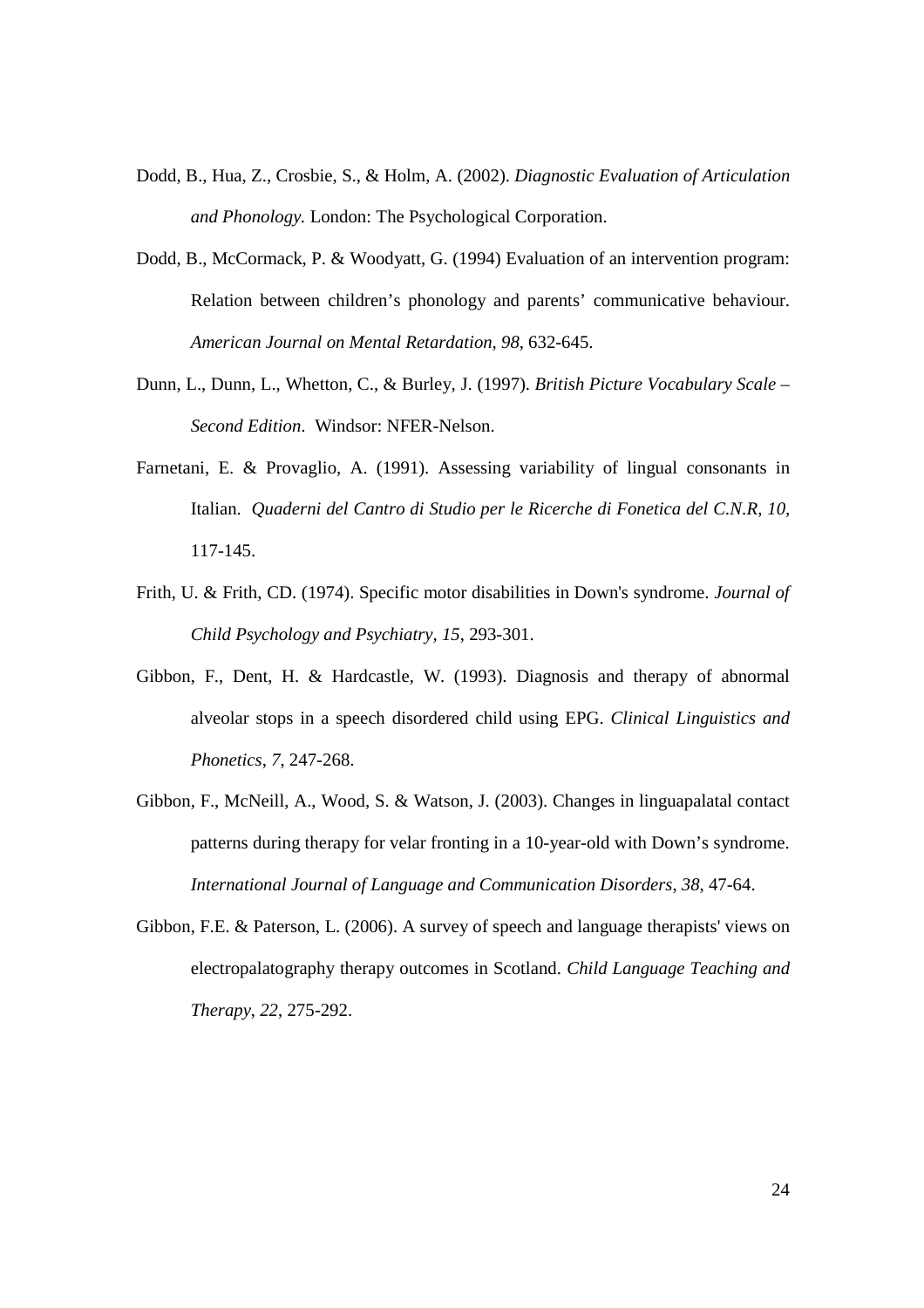- Hamilton., C. (1993). Investigation of the articulatory patterns of young adults with Down's syndrome using electropalatography. *Down Syndrome Research and Practice 1,* 15-28.
- Hardcastle, W. & Gibbon, F. (1997). Electropalatography and its Clinical Applications. In Ball, M. & Code, C. (Eds). *Instrumental Clinical Phonetics.* London, Whurr. 149-193.
- Hickson., F. (1987). *The Manchester Picture Test: A Summary*. Manchester: University of Manchester.
- Kumin, L. (1994). Intelligibility of speech in children with Down syndrome in natural settings: parents' perspective. *Perceptual Motor Skills, 78*,307-13.
- Kumin, L. (2006). Speech intelligibility and childhood verbal apraxia in children with Down syndrome. *Down Syndrome Research and Practice, 10*, 10-22.
- Laws, G. (1998). The use of nonword repetition as a test of phonological memory in children with Down Syndrome. *Journal of Child Psychology and Psychiatry*, *39*, 1119-1130.
- McLeod, S. & Roberts, A. (2005). Templates of tongue/palate contact for speech sound intervention. In C. Heine & L. Brown (Eds.), *Proceedings of the 2005 Speech Pathology Australia National Conference* (pp. 104-112). Melbourne: Speech Pathology Australia.
- Miller, J., Leddy, M. & Leavitt, L. (1999). *Improving the Communication of People with Down Syndrome.* Baltimore: Paul H. Brookes.
- Roberts, J., Long, S., Malkin, C., Barnes, E., Skinner, M., Hennon, E. & Anderson, K. (2005). A comparison of phonological skills of boys with Fragile X syndrome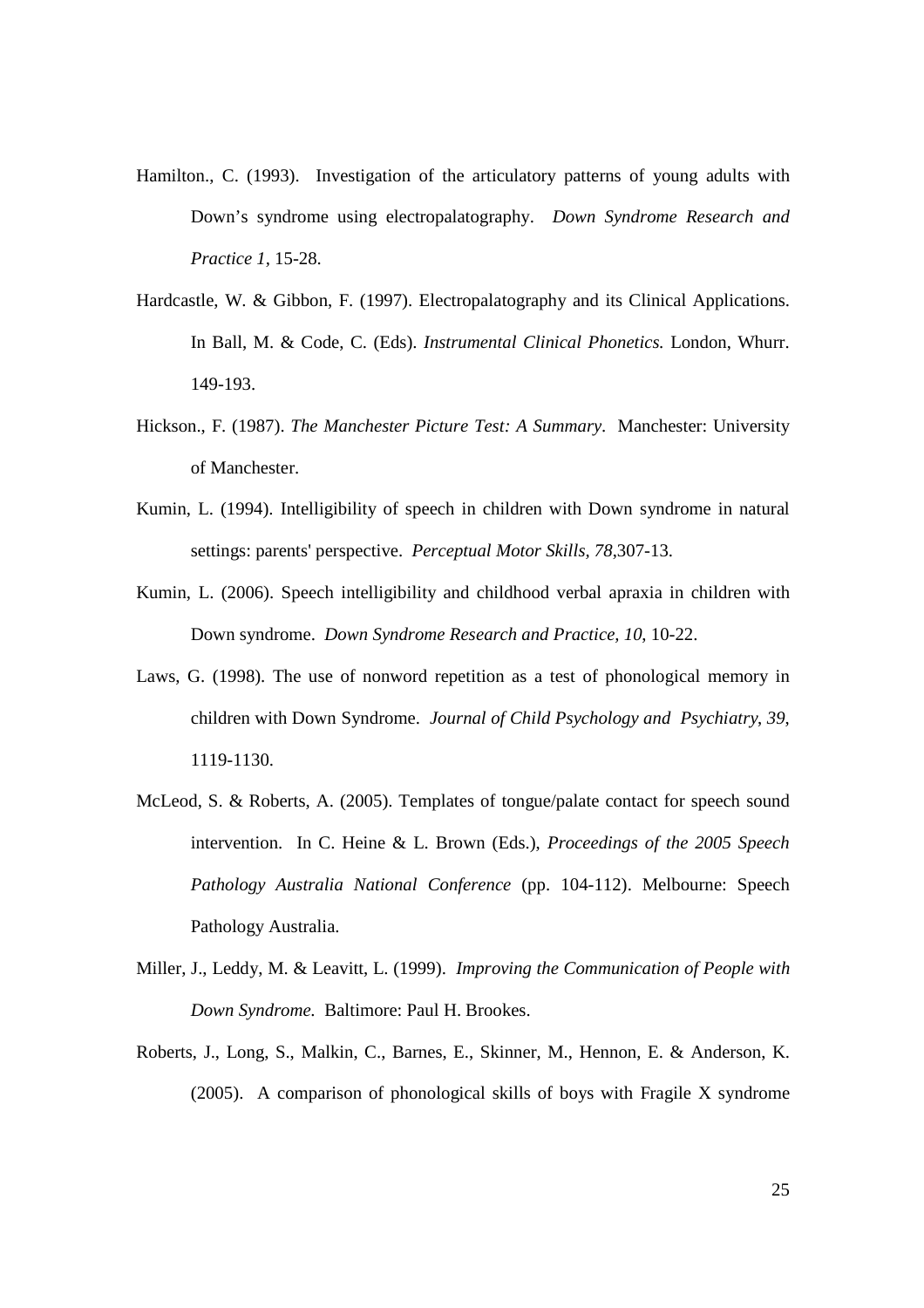and Down syndrome. *Journal of Speech, Language, and Hearing Research, 48*, 980-995.

Robbins, J. & Klee, T. (1987). *Clinical assessment of oropharyngeal motor development in young children*. Journal of Speech and Hearing Disorders, *52*, 271-277.

Rondal, J. & Edwards, S. (1997). *Language in Mental Retardation.* London: Whurr.

- Spano, M., Mercuri, E., Rando, T., Panto, T., Gagliano, A., Henderson, S. & Guzzetta, F. (1999). Motor and perceptual-motor competence in children with Down syndrome: variation in performance with age. *European Journal of Paediatric Neurology*, *3*: 7-13.
- Spender, Q., Dennis, J., Stein, A., Cave, D., Percy, E. & Reilly, S. (1995). Impaired oralmotor function in children with Down's syndrome: a study of three twin pairs. *European Journal of Disorders of Communication, 30*, 87-97.
- Stackhouse, J. & Wells, B. (1997). *Children's Speech and Literacy Difficulties, a Psycholinguistic Framework.* London: Whurr.
- Stoel-Gammon, C. (1980). Phonological analysis of four Down's syndrome children. *Applied Psycholinguistics, 1*, 31-48.
- Timmins, Claire, William J. Hardcastle, Sara Wood, Joanne McCann and Jennifer Wishart (2007) Variability in fricative production of young people with Down's syndrome: an EPG analysis. In Jürgen Trouvain and William J. Barry (eds.) *Proceedings of the 16th International Congress of the ICPhS, 1981-1984*.
- Timmins, C., Cleland, J., Rodger, R., Wishart, J., Wood, S. & Hardcastle, W. (under revision). Speech Production in Down Syndrome. *Down Syndrome Quarterly.*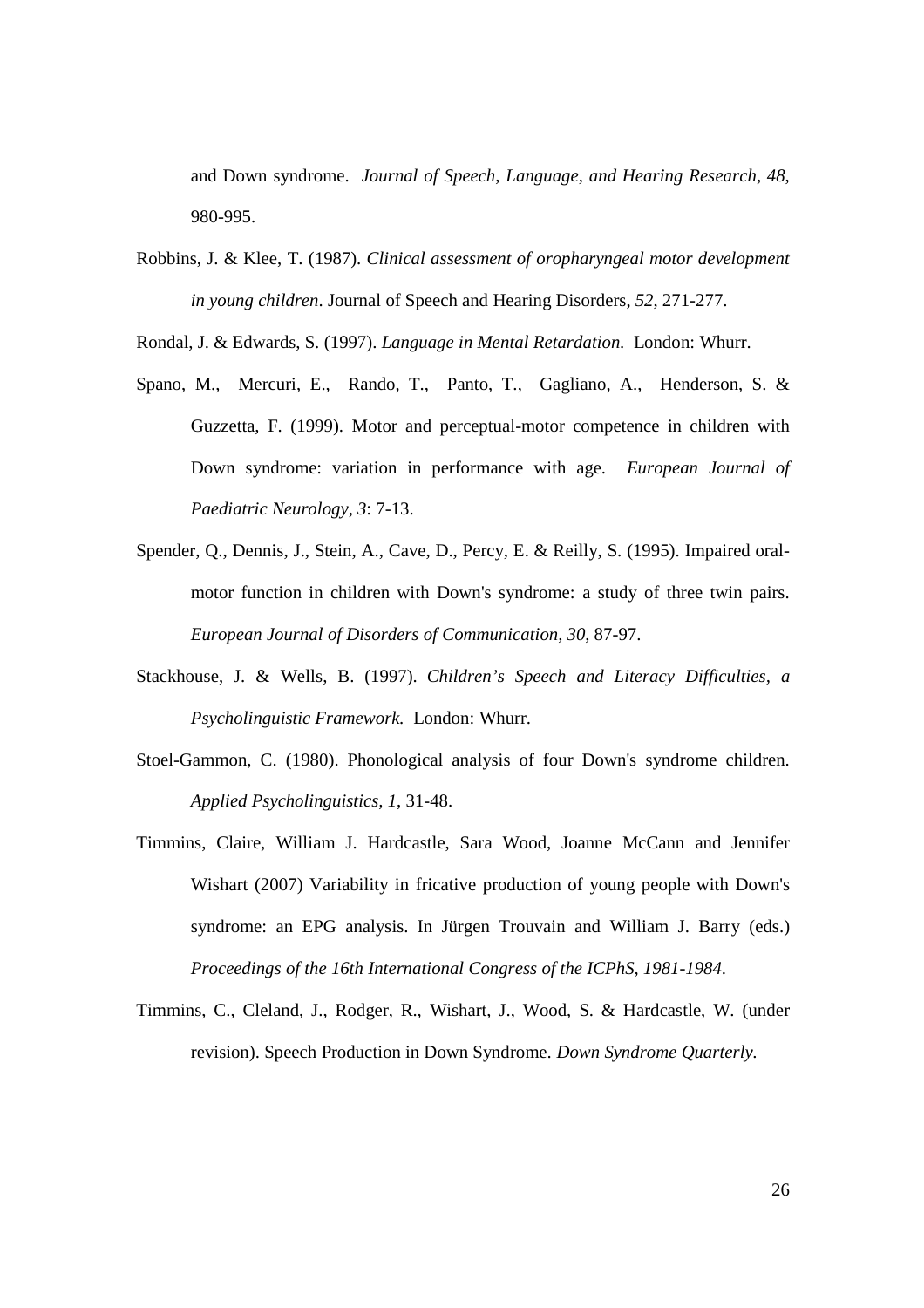- Van Borsel, J. (1996). Articulation in Down's syndrome adolescents and adults. *European Journal of Disorders of Communication, 31*, 414-444.
- Van Riper, C. & Emerick, L. (1984). *Speech Correction: An Introduction to Speech Pathology and Audiology.* New Jersey: Prentice Hall.
- Wechsler, D. (2003). *Wechsler Primary and Preschool Scale of Intelligence Third UK Edition.* London: The Psychological Corporation.
- Wiig, E., Secord, W. & Semel, E. (1992). *Clinical Evaluation of Language Fundamentals - Preschool UK.* London: The Psychological Corporation.
- Wilcox, K. & Morris, S. (1999). *Children's Speech Intelligibility Measure.* London: The Psychological Corporation.
- Wood, S., Wishart, J., Hardcastle, W., Cleland, J. & Timmins, C. (2009). The use of electropalatography (EPG) in the assessment and treatment of motor speech disorders in children with Down's syndrome: Evidence from two case studies. *Developmental Neurorehabilitation*, *12*, 66-75.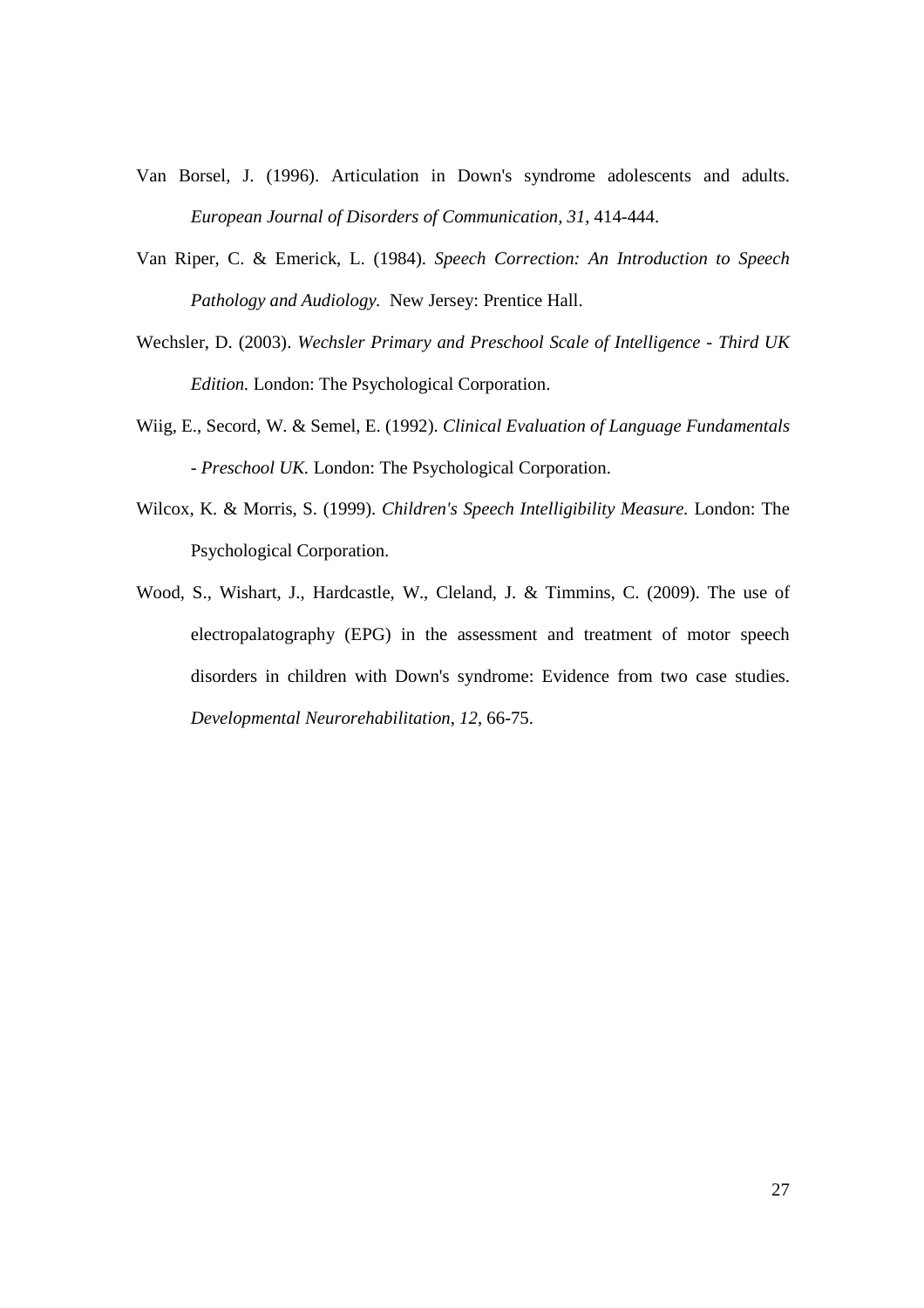| <b>CHILD</b> | <b>SEX</b> | <b>AGE</b> | DEAP %     |            | CSIM %     | <b>BPVS AE</b> | <b>CELF</b> |      | RK%          | WPPSI AE     |       |      |            |
|--------------|------------|------------|------------|------------|------------|----------------|-------------|------|--------------|--------------|-------|------|------------|
|              |            |            | <b>PCC</b> | <b>PVC</b> | <b>PPC</b> | SVC            |             |      | <b>CELFE</b> | <b>CELFC</b> |       | VAE  | <b>PAE</b> |
|              | F          | 11:7       | 67         | 95         |            | 67             | 72          | 5:5  | 3:0          | 3:11         | 78.85 | 4:8  | 6;4        |
|              | M          | 10:1       | 38         | 56         | 44         | 60             | 32          | 3:0  | 2;9          | 3:5          | 66.35 | 3:11 | 4:5        |
| 3            | M          | 10;11      | 70         | 92         | 79         | 50             | 66          | 5:2  | 3:6          | 4;2          | 81.73 | >5:1 | >5;9       |
| 4            | M          | 10;2       | 66         | 91         | 75         | 56             | 84          | 6:10 | 4:5          | 3:10         | 90.38 | <4:0 | >5:5       |
|              | M          | 14;11      | 59         | 75         | 65         | 64             | 46          | 7:3  | 4;0          | 4:10         | 69.23 | 5:7  | >7;2       |
| <sub>6</sub> | M          | 18;9       | 81         | 96         | 86         | 67             | 81          | 4:3  | 3:5          | 4:0          | 81.73 | 5:3  | <4;1       |
| <b>MEAN</b>  |            | 12.74      | 63.50      | 84.17      | 71.00      | 60.67          | 63.56       | 5.35 | 3.58         | 4.13         | 78.04 |      |            |
| <b>SD</b>    |            | 3.14       | 14.40      |            | 14.87      | 6.74           | 20.57       | l.45 | 0.59         | 0.51         | 8.88  |      |            |

Table One: Pre-Therapy Assessment Results.

DEAP= Diagnostic Evaluation of Articulation and Phonology; PCC = Percentage Consonants Correct; PVC = Percentage Vowels Correct; PPC = Percentage Phonemes Correct; SvC = Single Word/ Connected speech agreement.

CSIM= Children's Speech Intelligibility Measure, % correctly identified words.

BPVS= British Picture Vocabulary Scale-II

CELF= Clinical Evaluation of Language Fundamentals-Preschool UK; CELFE= CELF Expressive Language; CELFC= CELF Receptive Language

RK= Robbins & Klee Clinical Assessment of Oropharyngeal Motor Development in Young Children.

WPPSI= Wechsler Preschool and Primary Scale of Intelligence – 3UK; VAE = Verbal Age Equivalent; PAE = Performance Age Equivalent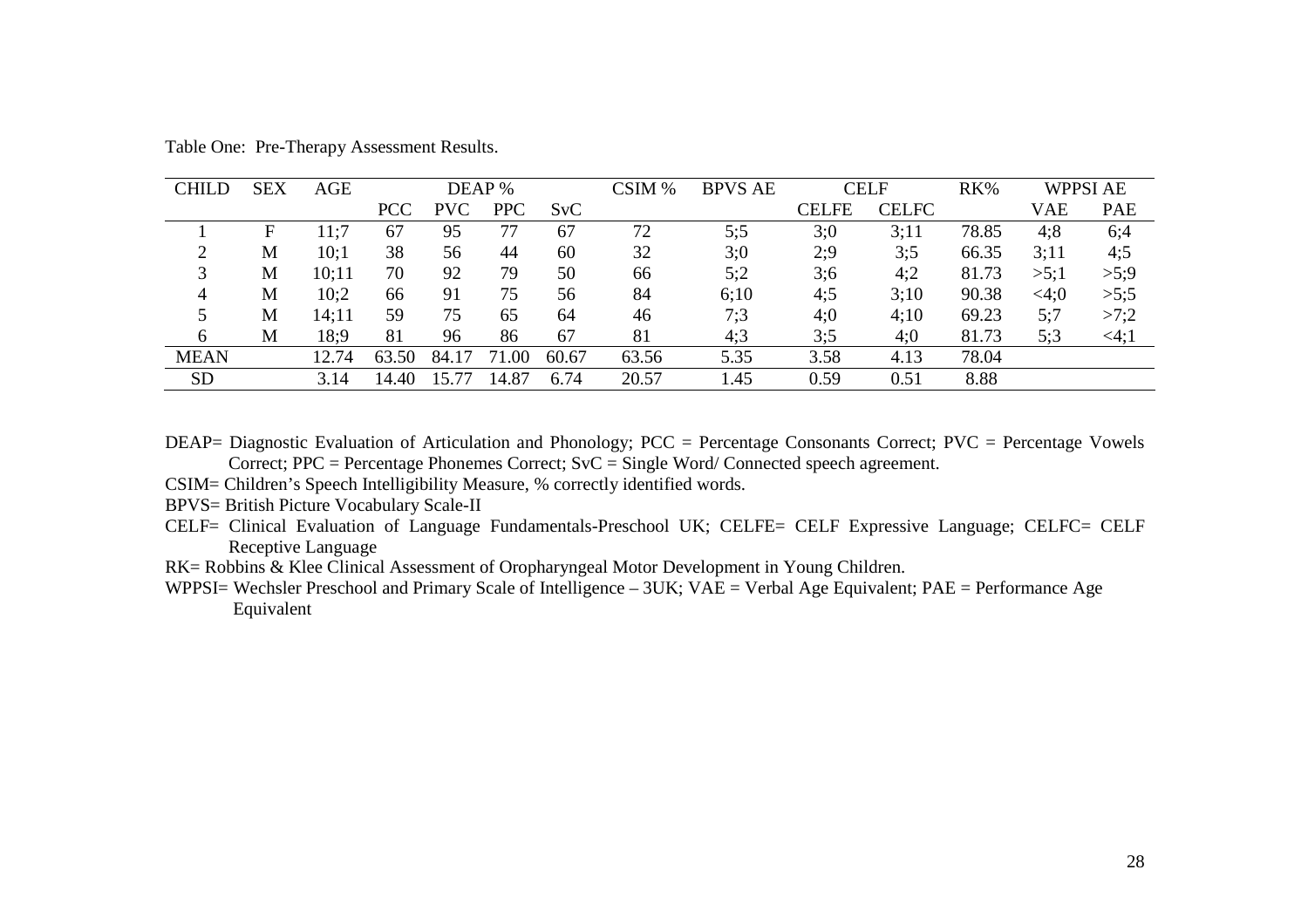# Table Two: Errors in the DEAP

|                                   |                |                | <b>CHILD</b>   |                |                |                |       |                         |
|-----------------------------------|----------------|----------------|----------------|----------------|----------------|----------------|-------|-------------------------|
| <b>PROCESS</b>                    | 1              | $\overline{2}$ | 3              | $\overline{4}$ | 5              | 6              | Total | %Total<br><b>Errors</b> |
| Gliding                           | $\mathbf{1}$   | 1              | 4              | 12             | 3              | 9              | 30    | 9.46                    |
| Velar fronting                    | 3              | 4              | 1              |                | 6              |                | 14    | 4.42                    |
| Post alveolar fronting            |                |                | 3              | $\overline{7}$ | 1              | 6              | 17    | 5.36                    |
| Context sensitive voicing         | 3              | 4              |                |                | $\overline{c}$ |                | 9     | 2.84                    |
| Devoicing                         | 3              |                | $\overline{2}$ |                | 3              | $\overline{2}$ | 10    | 3.15                    |
| Glottal replacement               | 1              | 8              |                |                |                | 1              | 11    | 3.47                    |
| Affrication                       | 4              |                |                |                | $\mathbf{1}$   |                | 5     | 1.58                    |
| <b>Backing</b>                    |                | 1              |                |                | 5              |                | 6     | 1.89                    |
| Debuccalisation                   |                |                |                |                |                | 3              | 3     | 0.95                    |
| Laterals                          | 7              | 13             | 8              | 1              | 1              |                | 30    | 9.46                    |
| <b>Weak Syllable Deletion</b>     | $\overline{2}$ | 7              |                |                | 4              |                | 13    | 4.10                    |
| <b>Consonant Harmony</b>          |                | 3              |                |                | 4              |                | 7     | 2.21                    |
| <b>Cluster Reduction</b>          | 8              | 4              | 4              | $\overline{2}$ | 16             | 3              | 37    | 11.67                   |
| <b>Final Consonant Deletion</b>   | 8              | $\overline{4}$ | $\mathbf{1}$   | 6              | 3              | 5              | 27    | 8.52                    |
| <b>Initial Consonant Deletion</b> | 7              | 26             | 7              |                | 5              | $\overline{4}$ | 49    | 15.46                   |
| Ingressive                        |                | 20             |                |                |                |                | 20    | 6.31                    |
| Ejective                          | $\overline{2}$ | 8              |                |                |                |                | 10    | 3.15                    |
| Other                             | $\overline{4}$ | 8              |                |                | 7              |                | 19    | 5.99                    |
| <b>TOTAL</b>                      | 53             | 111            | 30             | 28             | 62             | 33             | 317   | 100                     |
| % Total Errors                    | 16.72          | 35.02          | 9.46           | 8.83           | 19.56          | 10.41          | 100   | 100                     |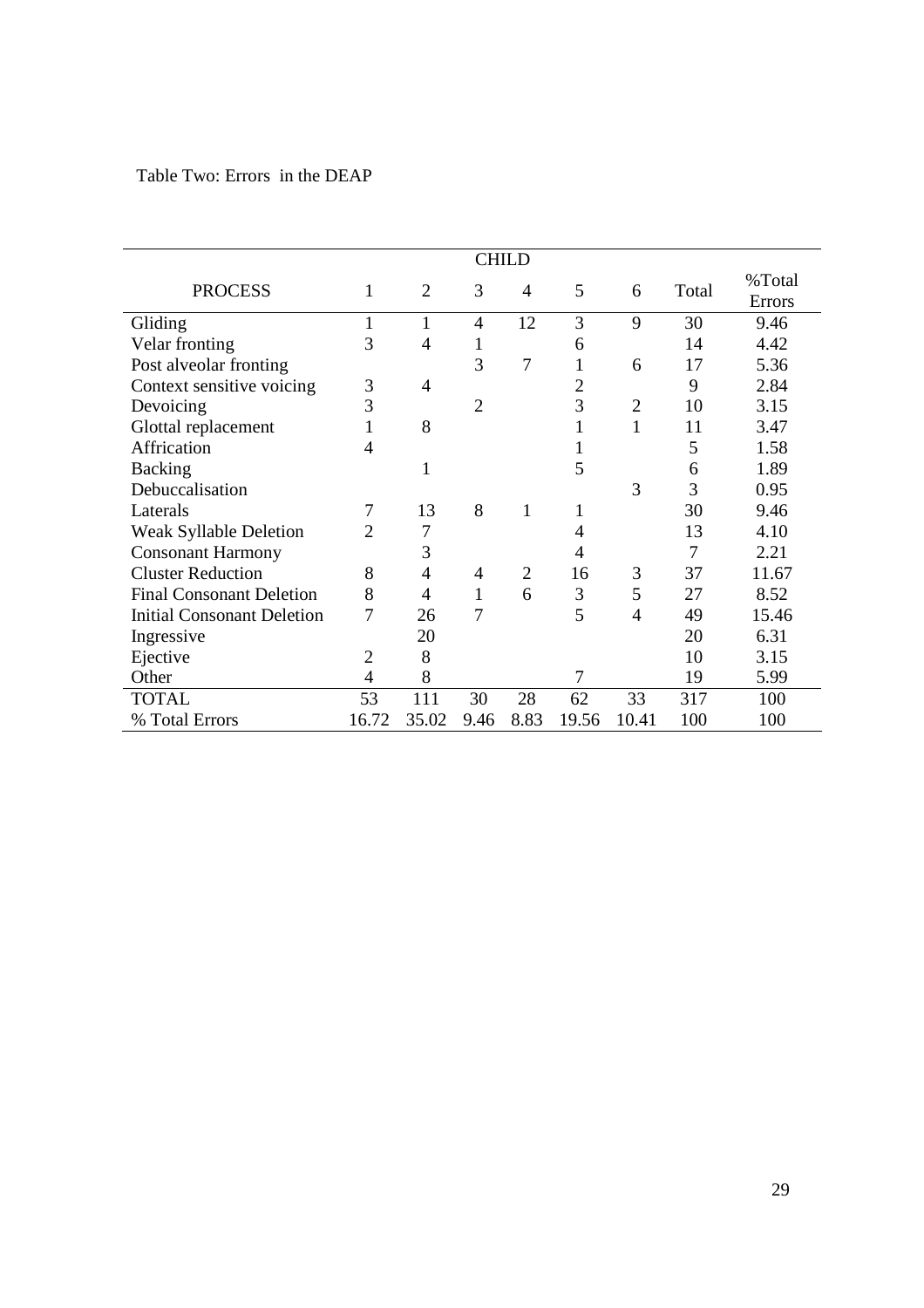|                |                |                   | Number of Errors          |                              |   |                | <b>AIMS of THERAPY</b>                              |
|----------------|----------------|-------------------|---------------------------|------------------------------|---|----------------|-----------------------------------------------------|
| <b>CHILD</b>   | Gliding        | Velar<br>Fronting | Post-alveolar<br>fronting | Affrication Backing Laterals |   |                |                                                     |
|                |                | 3                 |                           | $\overline{4}$               |   | $\overline{7}$ | To produce central $s, \int, tf$ and d <sub>3</sub> |
| $\overline{2}$ |                | 4                 |                           |                              |   | 13             | To produce central $s, \int, tf$ and d <sub>3</sub> |
| 3              | $\overline{4}$ |                   | 3                         |                              |   | 8              | To produce central $s, \int f \$ and $d\tau$        |
| $\overline{4}$ | 12             |                   | $\overline{7}$            |                              |   |                | To produce central $\int$                           |
| 5              | 3              | 6                 |                           |                              | 5 |                | To produce correct velars and<br>alveolars          |
| 6              | 9              |                   | 6                         |                              |   |                | To produce central $\int$                           |

Table Three: Lingua-palatal Errors

Shaded cells in the body of the table denote the most prominent error, gliding excepted.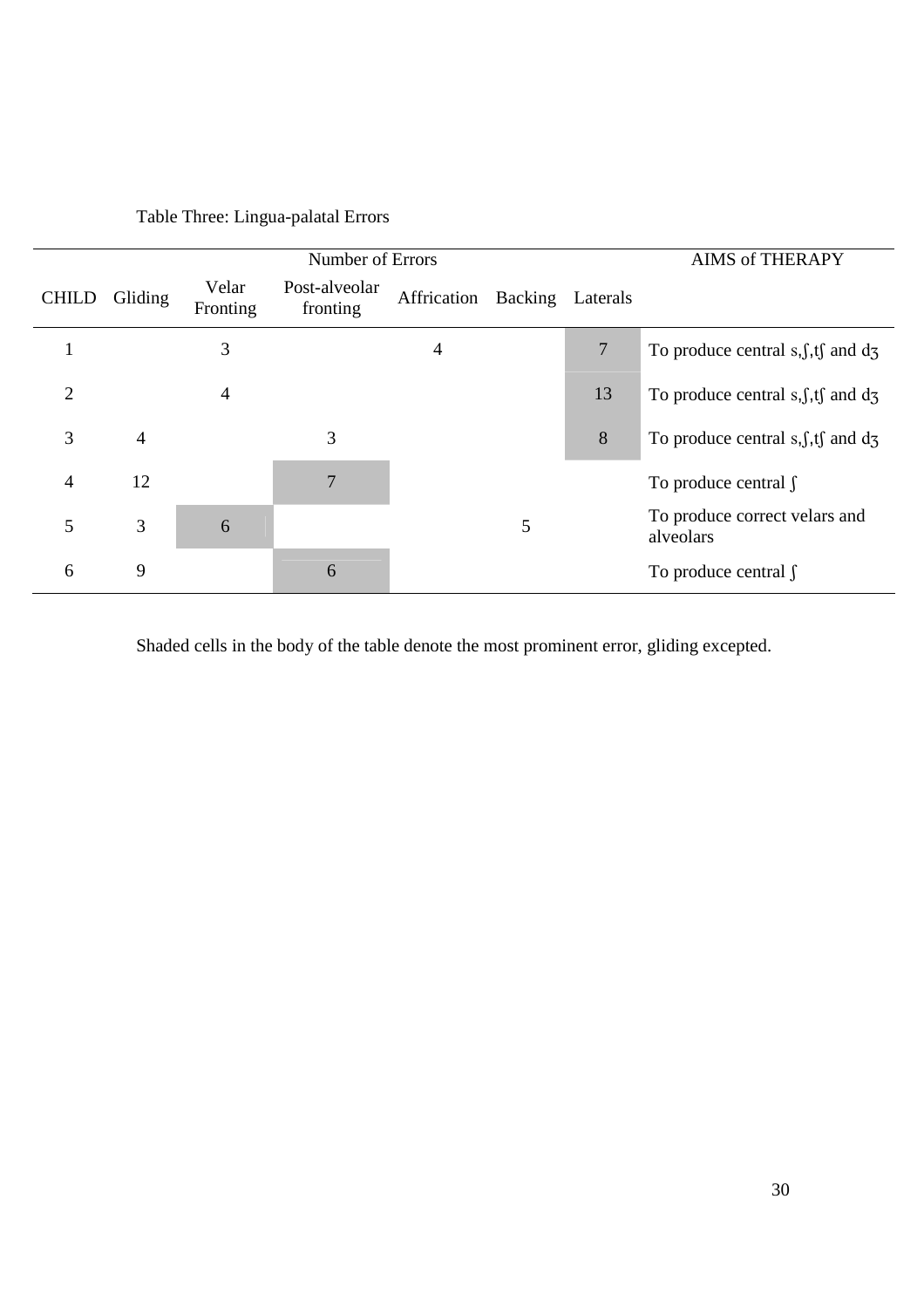| Child     | <b>PCC</b> Pre | <b>PCC Post</b> | CSIM % Pre | CSIM % Post |
|-----------|----------------|-----------------|------------|-------------|
|           | 67             | 75              | 72         | 58          |
| 2         | 38             | 41              | 32         | 26          |
| 3         | 70             | 86              | 66         | 78          |
| 4         | 66             | 87              | 84         | 94          |
| 5         | 59             | 65              | 46         | 54          |
| 6         | 81             | 88              | 81         | 86          |
| Mean      | 63.50          | 73.67           | 63.56      | 66.04       |
| <b>SD</b> | 14.40          | 18.33           | 20.57      | 25.00       |

Table Four: Perceptual Measures, Pre- and Post-therapy.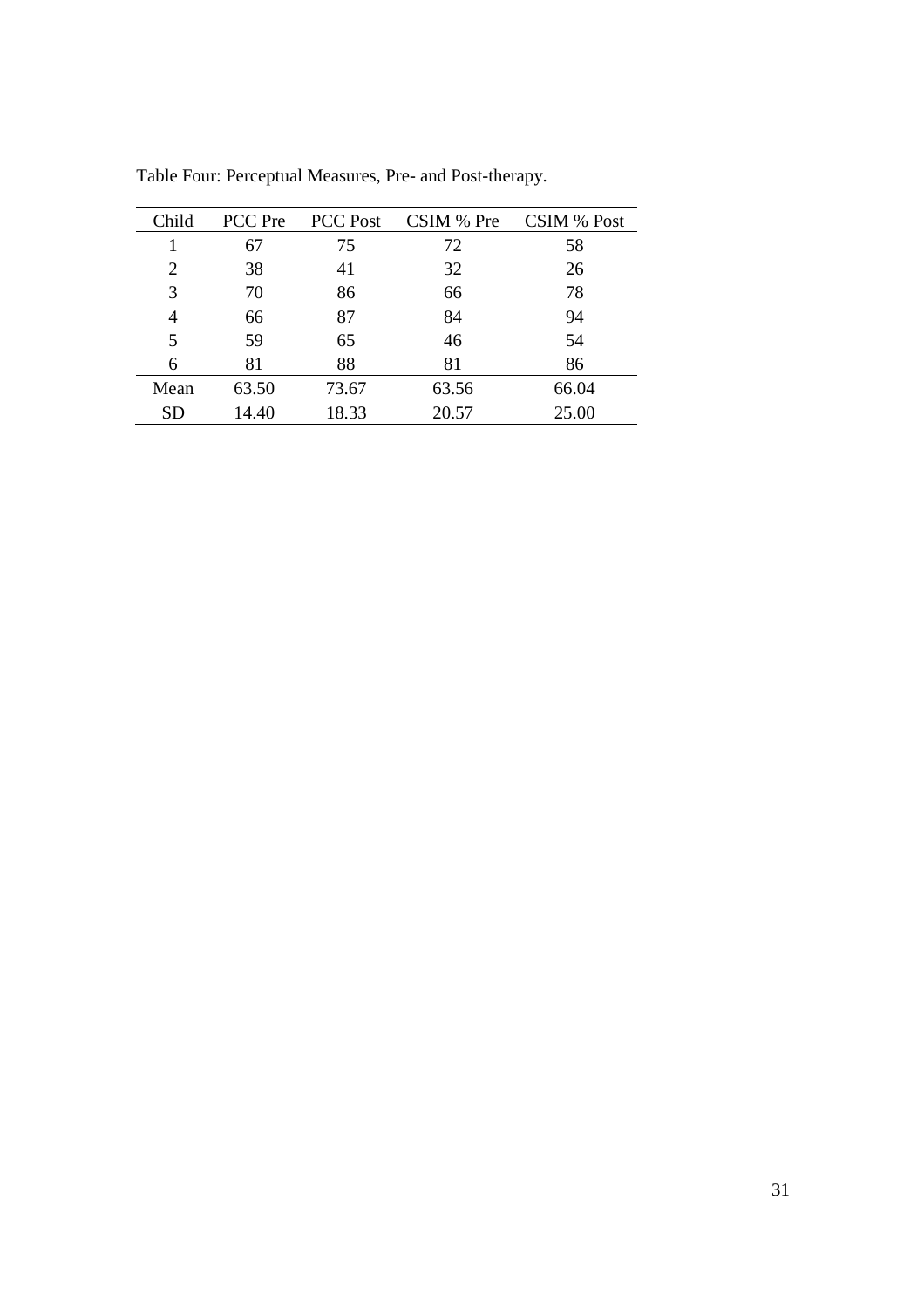

Figure 1: Template EPG patterns used in therapy.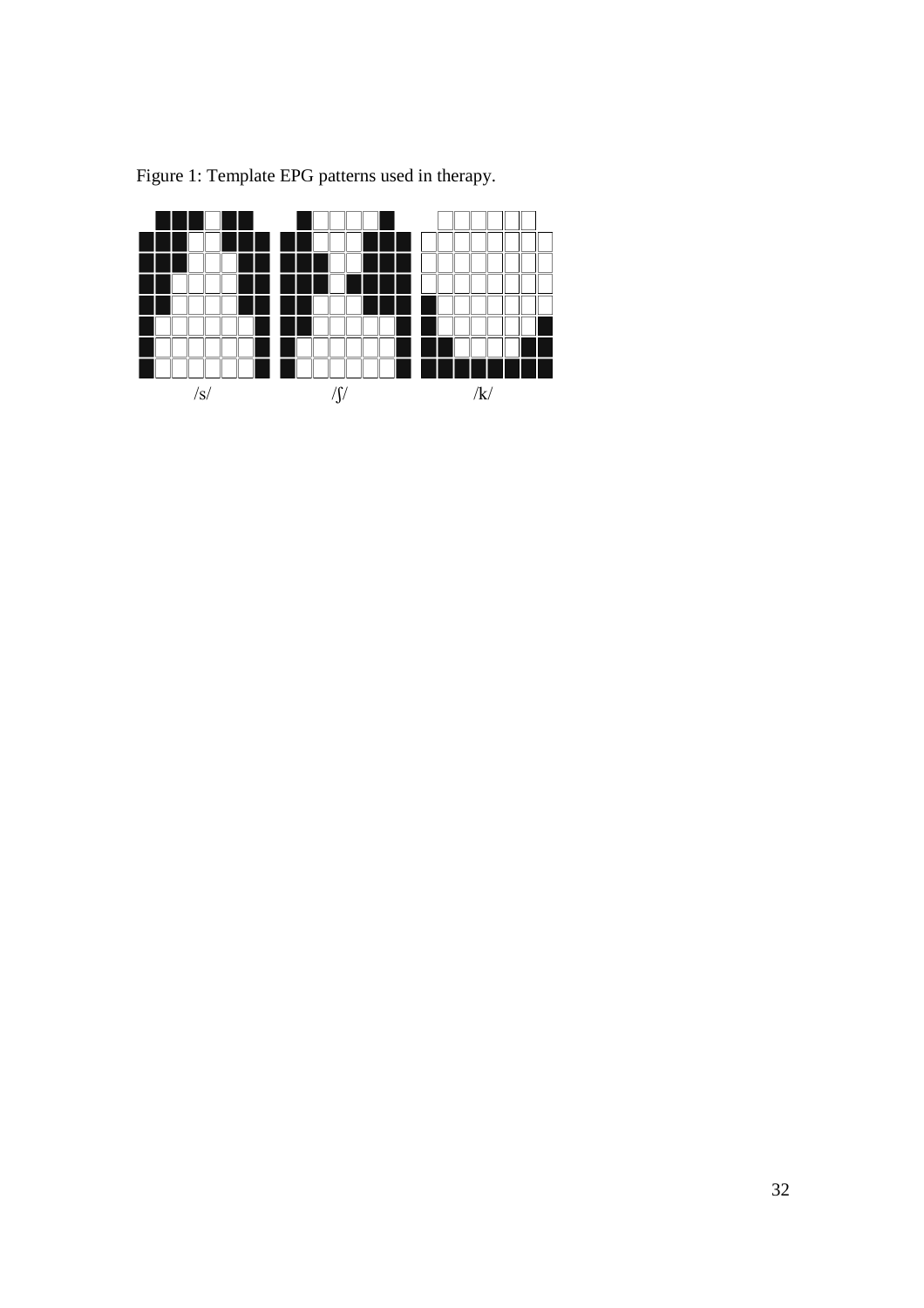

Figure 2a: Participant one, pre- and post-therapy, /s/ midpoints from "sun"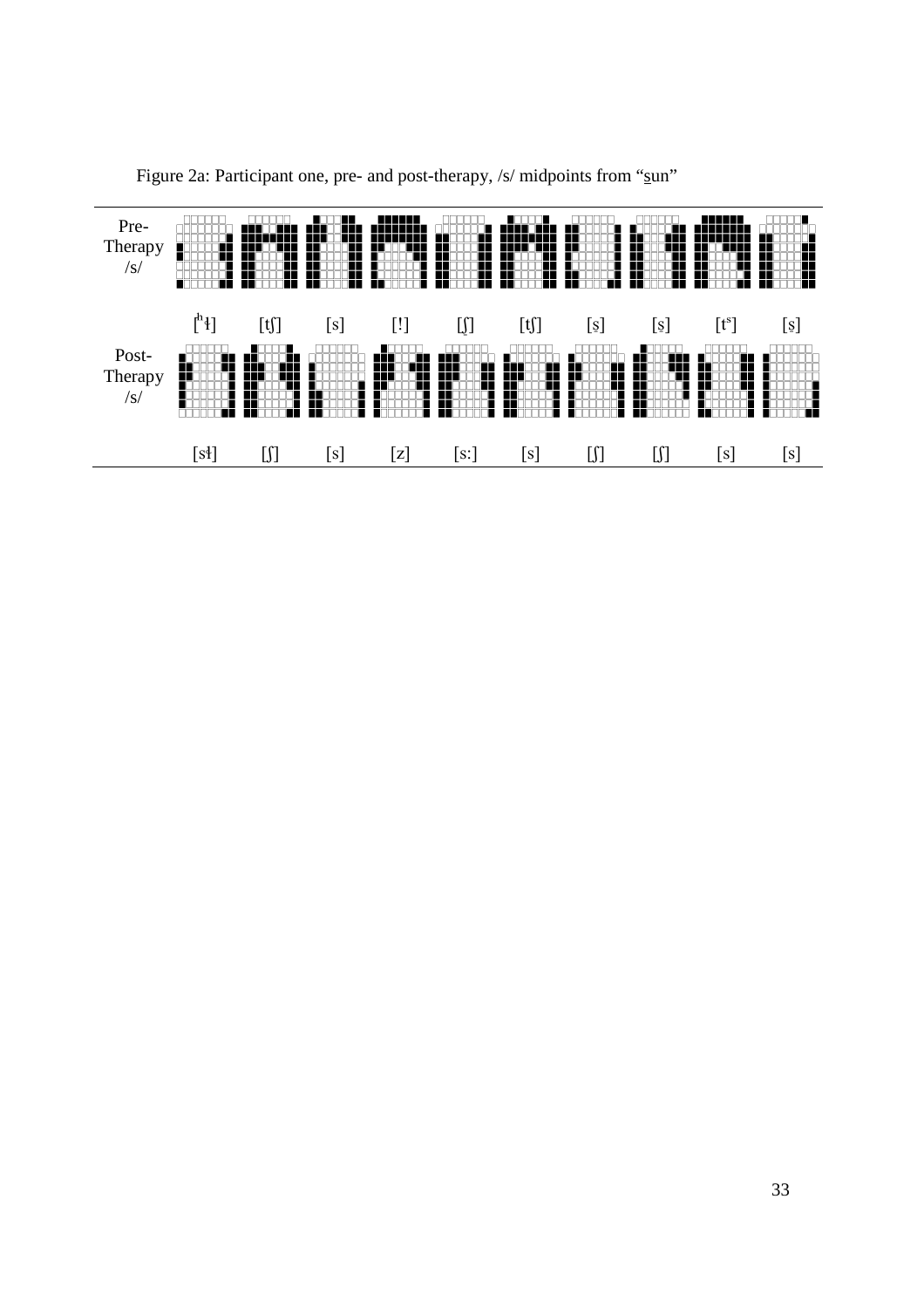

Figure 2b: Participant two, pre- and post-therapy, /s/ midpoints from "sun"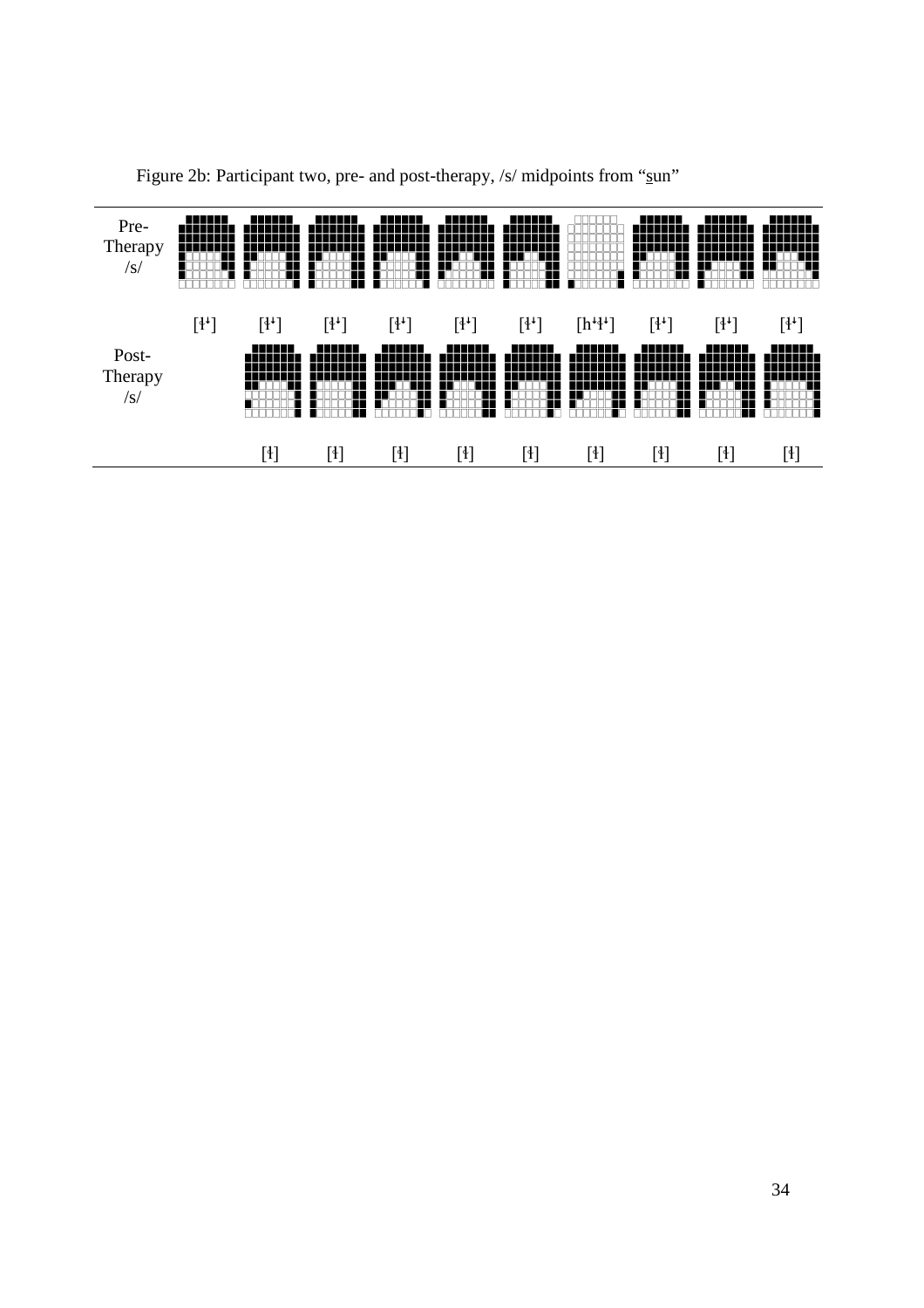

Figure 2c: Participant three, pre- and post-therapy /s/, midpoints from "sun"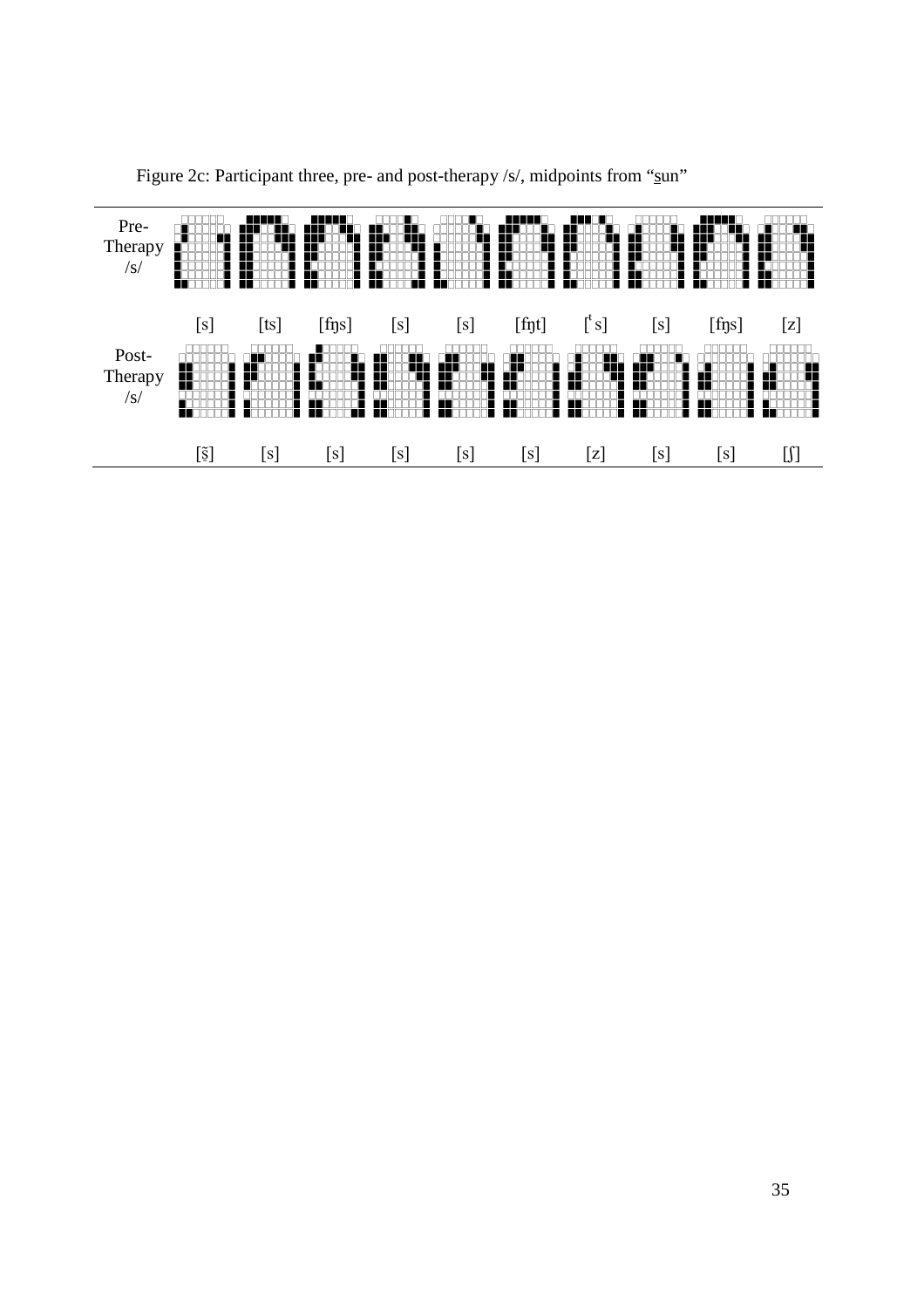

Figure 2d: Participant four, pre- and post-therapy,  $\int \int$  midpoints from "sheep"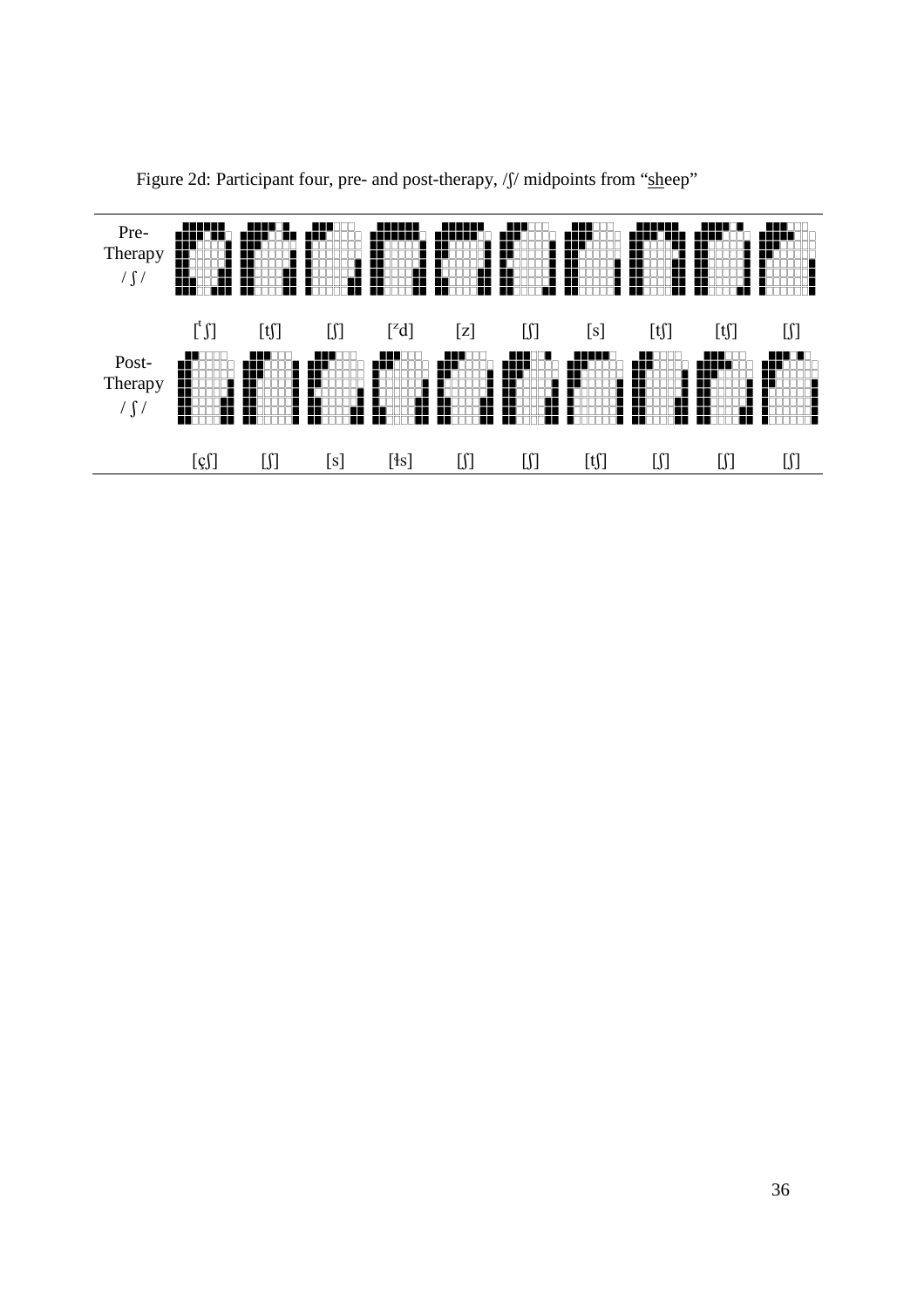

Figure 2e: Participant five, pre- and post-therapy, /k/ midpoints from word initial /k/